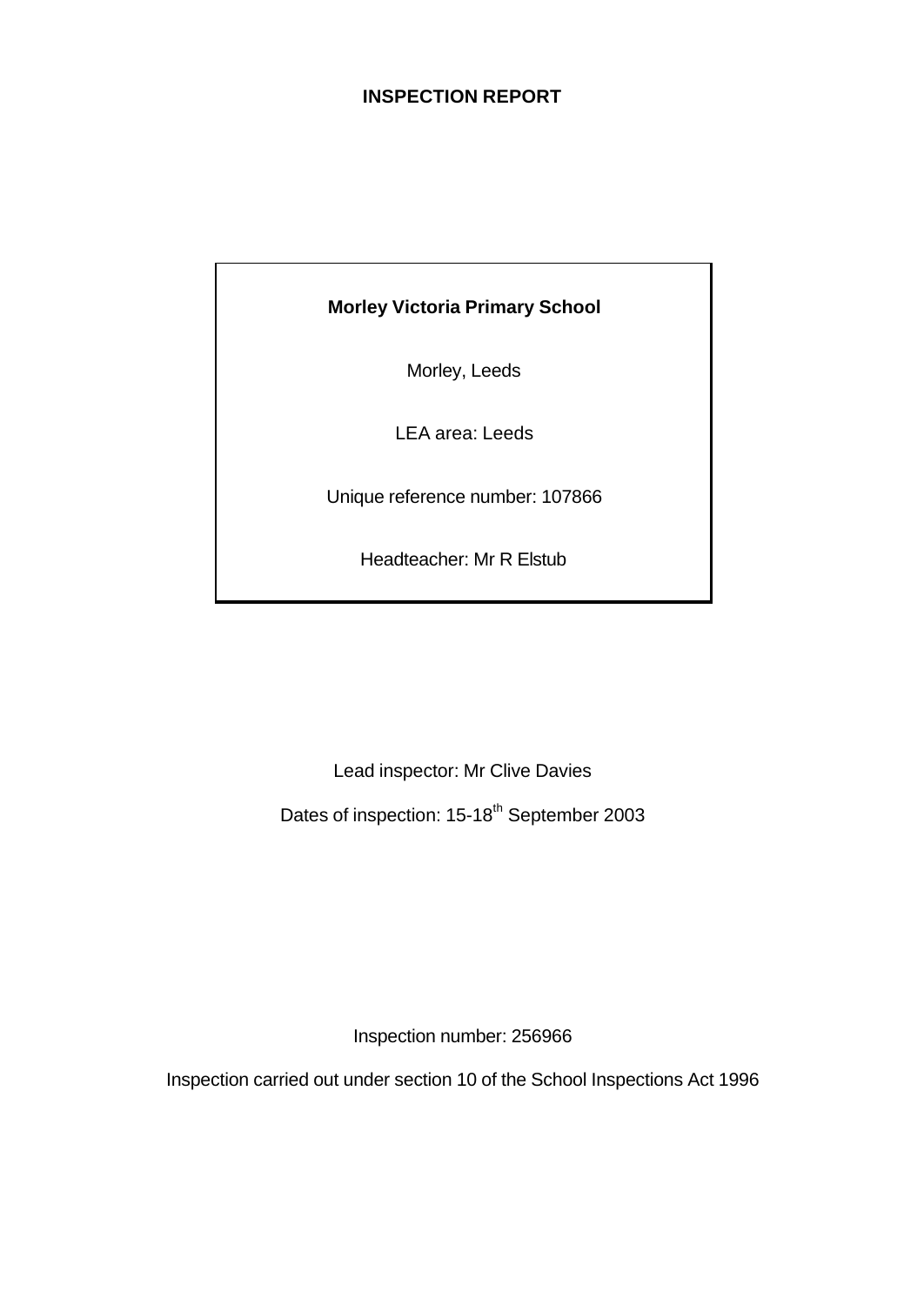## © Crown copyright 2003

This report may be reproduced in whole or in part for non-commercial educational purposes, provided that all extracts quoted are reproduced verbatim without adaptation and on condition that the source and date thereof are stated.

Further copies of this report are obtainable from the school. Under the School Inspections Act 1996, the school must provide a copy of this report and/or its summary free of charge to certain categories of people. A charge not exceeding the full cost of reproduction may be made for any other copies supplied.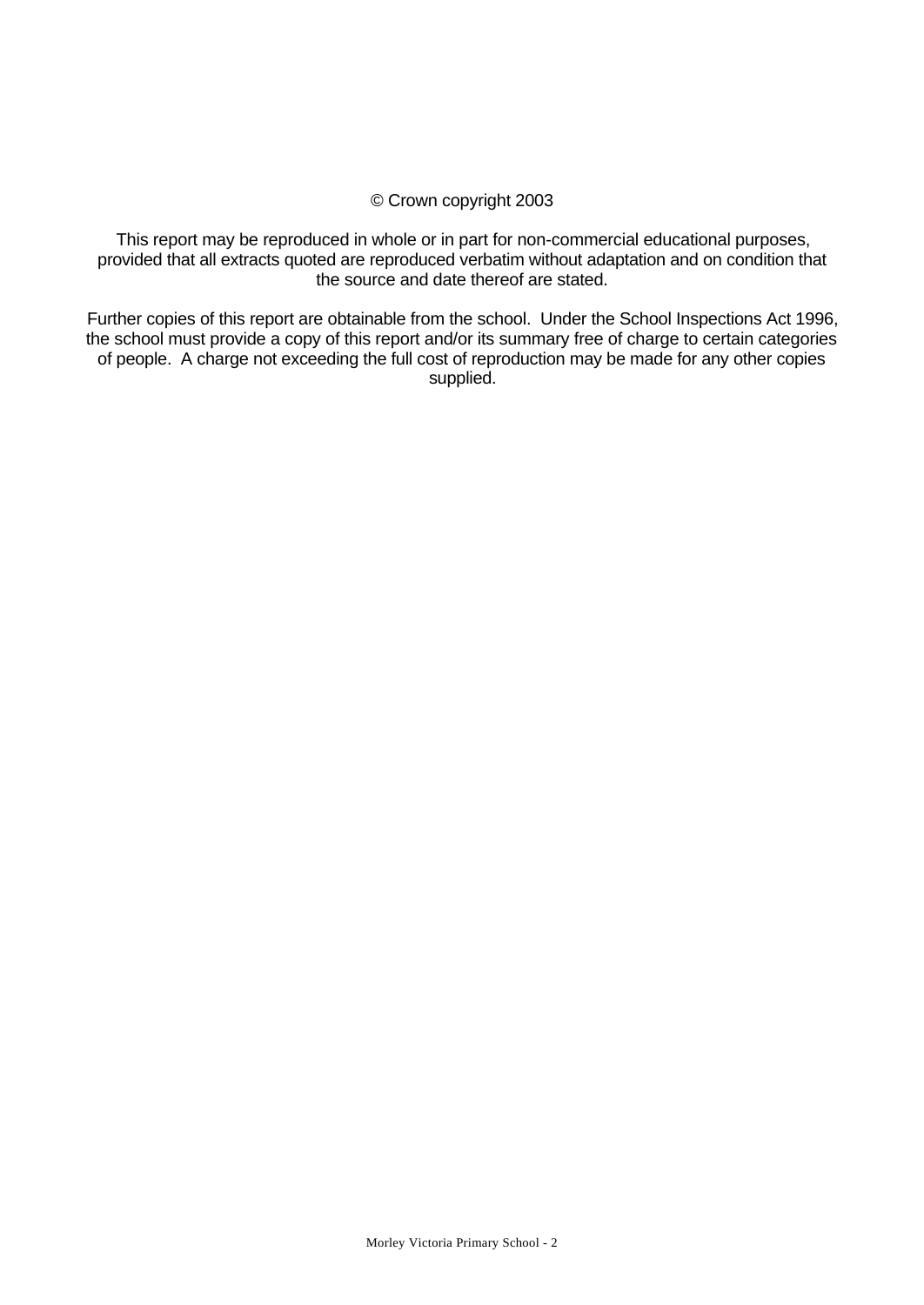# **INFORMATION ABOUT THE SCHOOL**

| Type of school:              | Primary                 |
|------------------------------|-------------------------|
| School category:             | Community               |
| Age range of pupils:         | 3 to 11                 |
| Gender of pupils:            | <b>Mixed</b>            |
| Number on roll:              | 487                     |
| School address:              | Victoria Road<br>Morley |
| Postcode:                    | Leeds<br>LS27 9NW       |
| Telephone number:            | 0113 2535253            |
| Fax number:                  | 0113 2597389            |
| Appropriate authority:       | The Governing Body      |
| Name of chair of governors:  | Mr Paul Holdsworth      |
| Date of previous inspection: | <b>June 1998</b>        |

# **CHARACTERISTICS OF THE SCHOOL**

The school is situated on the outskirts of Leeds and is much bigger than most other primary schools. However, due to the building of a new school in the vicinity the numbers coming into the school are beginning to fall. This is only apparent with the youngest age group with the vast majority of parents of older pupils deciding not to change their children's school. The school has a large nursery, which admits 78 children on a part-time basis although this will fall to about 50 in the next few years. The percentage of pupils on the special educational needs register is 16 per cent, which is slightly lower than the national average. However 7 pupils have statements, which is about average.

Although the number of pupils eligible for free school meals is relatively small (10 per cent) it is not a true reflection of the socio-economic area, with more than twice that percentage being entitled to clothing grants. The vast majority of pupils are from white families who have been living in the area for a few generations. Approximately 10 pupils are from other ethnic backgrounds, mostly Asian, but all are competent English speakers. Pupils' mobility is low with few moving away from the area. When children first start school their academic and personal skills are below the level expected for their age. A growing number each year have language development difficulties and more require speech therapist support annually. This has become a distinctive feature of the school.

The school is part of the Excellence in Cities initiative, which has meant that they have a learning mentor on the staff. In 2001 the school was awarded the Basic Skills Quality Mark.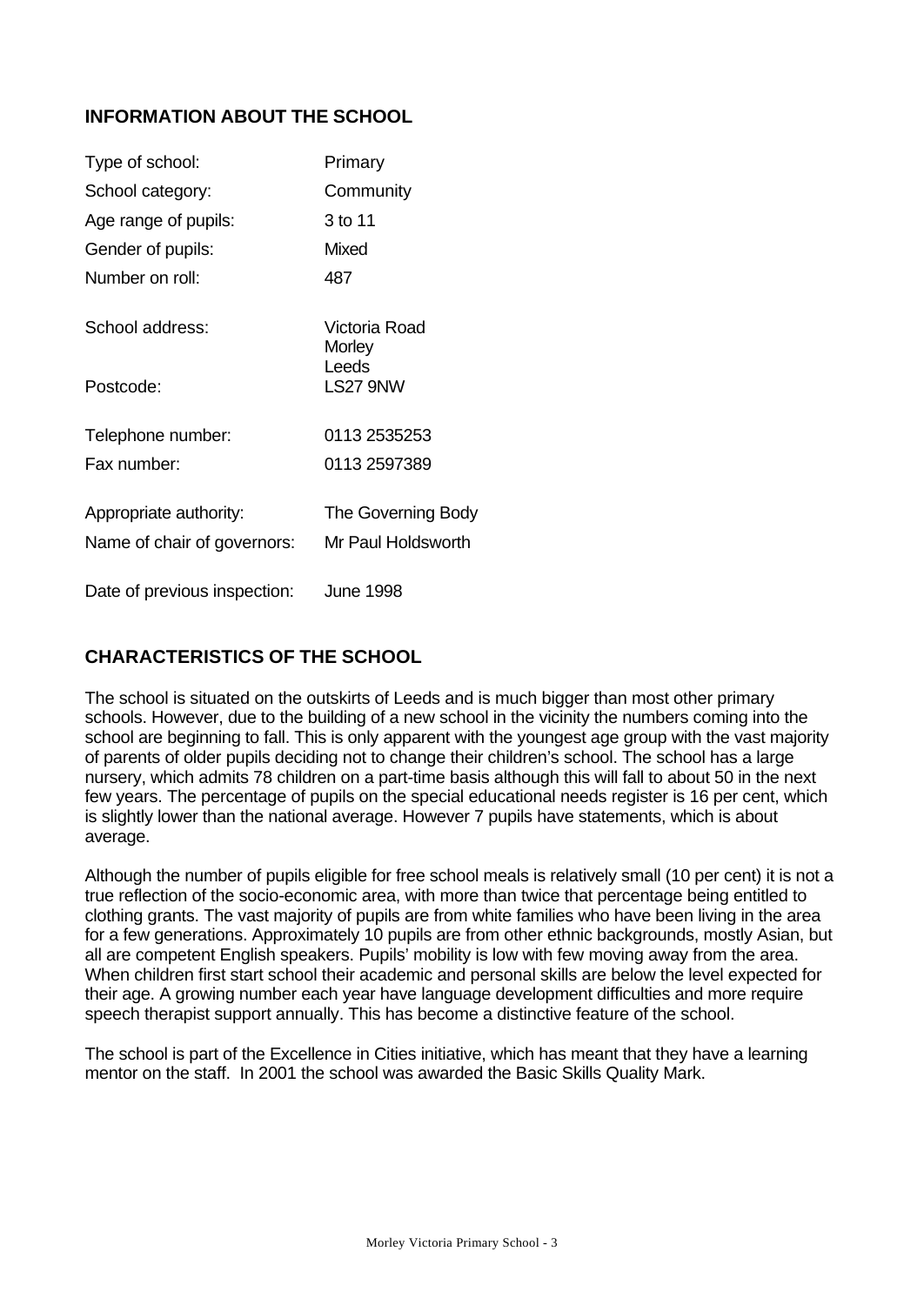# **INFORMATION ABOUT THE INSPECTION TEAM**

|       | Members of the inspection team | <b>Subject responsibilities</b> |                                                                                      |
|-------|--------------------------------|---------------------------------|--------------------------------------------------------------------------------------|
| 3639  | <b>Clive Davies</b>            | Lead inspector                  | English, Foundation Stage of<br>Learning                                             |
| 19431 | John Holmes                    | Lay inspector                   |                                                                                      |
| 18998 | <b>Wil Andrews</b>             | Team inspector                  | Mathematics, Music, Physical<br>Education                                            |
| 32189 | <b>Yvonne Clare</b>            | Team inspector                  | Geography, History, Religious<br>Education                                           |
| 32507 | <b>Chris Quigley</b>           | Team inspector                  | Science, Art and Design, Design<br>and Technology, ICT, special<br>educational needs |

The inspection contractor was:

Focus Education (UK) Ltd

113-115 High Street Uppermill Oldham

OL3 6BD

Any concerns or complaints about the inspection or the report should be made initially to the inspection contractor. The procedures are set out in the leaflet *'Complaining about Ofsted Inspections'*, which is available from Ofsted Publications Centre (telephone 07002 637833) or Ofsted's website (www.oftsed.gov.uk).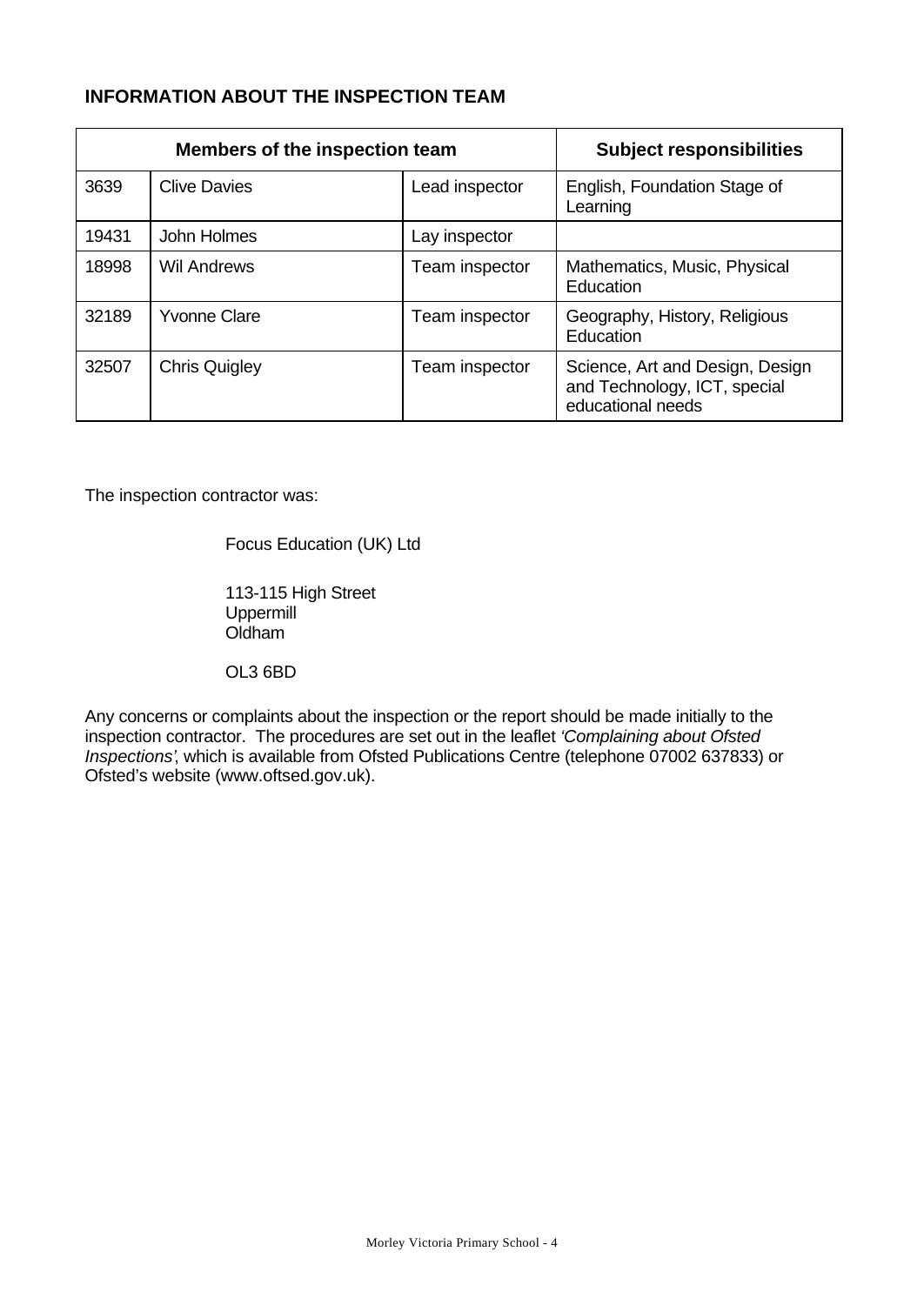# **REPORT CONTENTS**

|                                                                                                                                    | Page      |
|------------------------------------------------------------------------------------------------------------------------------------|-----------|
| <b>PART A: SUMMARY OF THE REPORT</b>                                                                                               | $6 - 7$   |
| <b>PART B: COMMENTARY ON THE MAIN INSPECTION FINDINGS</b>                                                                          |           |
| <b>STANDARDS ACHIEVED BY PUPILS</b>                                                                                                | $8 - 11$  |
| Standards achieved in areas of learning, subjects and courses                                                                      |           |
| Pupils' attitudes, values and other personal qualities                                                                             |           |
| <b>QUALITY OF EDUCATION PROVIDED BY THE SCHOOL</b>                                                                                 | $11 - 17$ |
| Teaching and learning<br>The curriculum<br>Care, guidance and support<br>Partnership with parents, other schools and the community |           |
| <b>LEADERSHIP AND MANAGEMENT</b>                                                                                                   | $17 - 19$ |
| PART C: THE QUALITY OF EDUCATION IN AREAS OF LEARNING,<br><b>SUBJECTS AND COURSES</b>                                              | 20-32     |
| AREAS OF LEARNING IN THE FOUNDATION STAGE                                                                                          |           |
| <b>SUBJECTS IN KEY STAGES 1 and 2</b>                                                                                              |           |
| <b>PART D: SUMMARY OF THE MAIN INSPECTION JUDGEMENTS</b>                                                                           | 33        |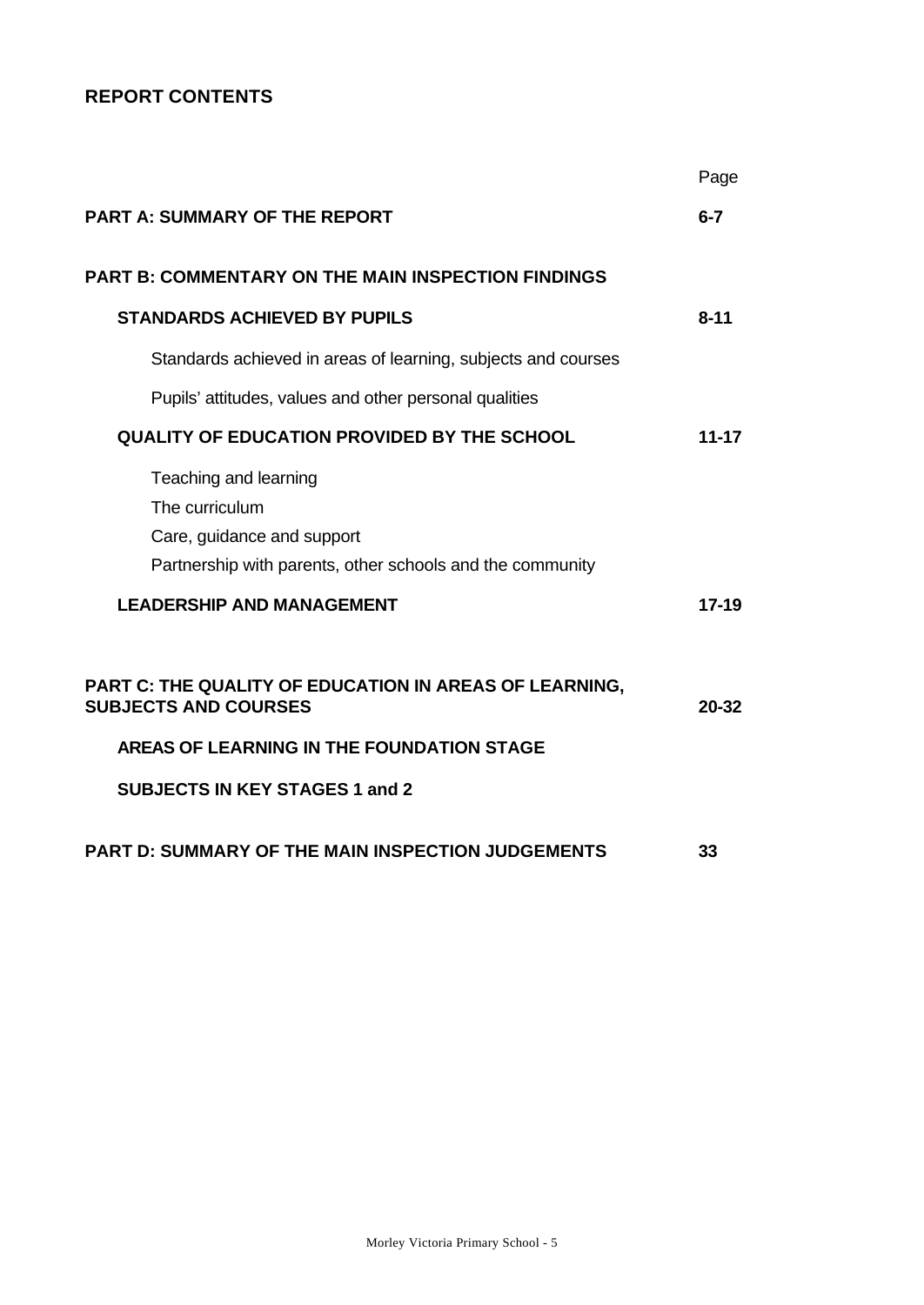# **PART A: SUMMARY OF THE REPORT**

This is a **very good school** with outstanding leadership, ensuring that all staff are focused on raising the achievement of all pupils. The school's commitment to the 'Investor's in Pupils' programme has helped to create a very positive working atmosphere resulting in pupils' attitudes being very good. The school gives **very good value for money**.

The school's main strengths and weaknesses are:

- The headteacher's dynamic and inspirational style of leadership has left no stone unturned in his quest to ensure that all pupils achieve well.
- The governors know this school very well and make an outstanding contribution to shaping and supporting the leadership and management.
- A strong sense of teamwork amongst all staff leads to teaching being very good.
- Pupils learn very effectively because they have the right attitudes in lessons, take a pride in their achievements and work very hard to meet their targets.
- Excellent support from a range of support staff, including the learning mentor, has resulted in pupils who were not highly motivated and those who have special educational needs achieving very well.
- The school has taken every opportunity to enrich the curriculum and, in many cases, has adapted ideas to promote more interest for boys and for gifted and talented pupils.

The school was last inspected in June 1998 and it has made **very good progress** since that time. It has dealt very effectively with the issues raised during the previous inspection and has successfully implemented the many new national initiatives that have occurred since. Leadership is now even stronger and the quality of education is a strength as a result. There has also been improvement in the achievement of boys, provision for gifted and talented pupils as well as the provision for pupils with special educational needs. Importantly, the school is well placed to improve still further.

| <b>Results in National</b>                                  |      | similar schools |      |      |
|-------------------------------------------------------------|------|-----------------|------|------|
| Curriculum tests at the<br>end of Year 6,<br>compared with: | 2001 | 2002            | 2003 | 2003 |
| English                                                     |      |                 | C    | С.   |
| mathematics                                                 |      |                 | ┍┑   |      |
| science                                                     |      |                 |      |      |

# **STANDARDS ACHIEVED**

*Key: A - well above average; B – above average; C – average; D – below average; E – well below average Similar schools are those whose pupils attained similarly at the end of Year 2.*

**Pupils throughout the school achieve well with examples of groups such as those with special educational needs and those who were in danger of not being highly motivated achieving very well**. This is beginning to make a difference to the test results at the end of Year 2 and 6 with mathematics and science results for Year 6 in 2003 being well above average. Children in the Foundation Stage make good progress, especially in their communication, language and literacy. This is helping pupils to achieve well in English later in the school and to read with confidence and enthusiasm. The school has successfully implemented ideas to help raise the achievement of boys, especially in writing. However, because pupils are not using a full and varied written vocabulary the English test results at the end of Year 6 are not as good as they are for mathematics and science. Pupils achieve well in information and communication technology (ICT), where there is a focus on using ICT across the curriculum, and in art and music.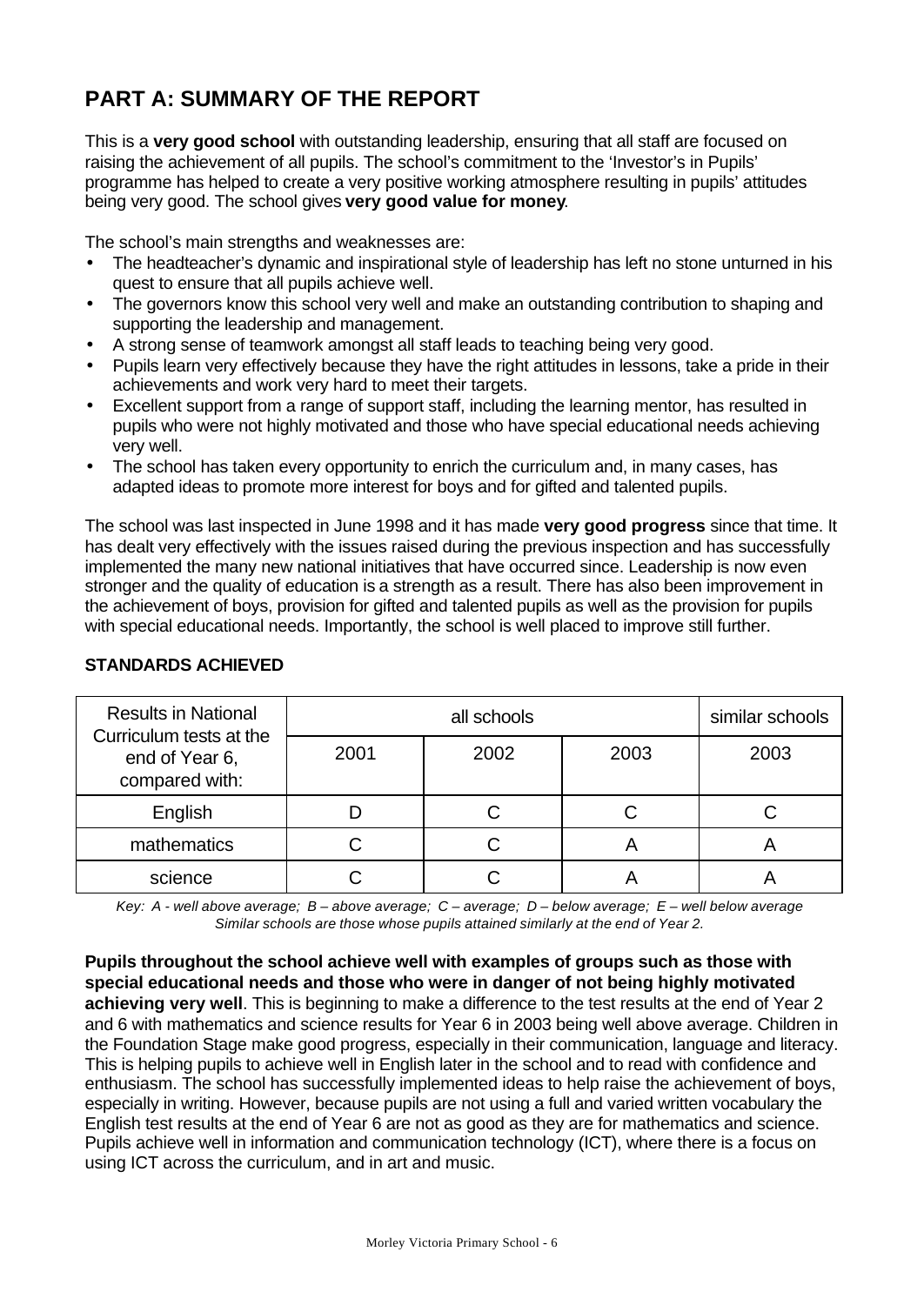**Pupils' personal qualities, including their spiritual, moral, social and cultural development are very good.** Pupils have very positive attitudes and this is helping them to learn effectively. They are confident individuals who are proud of their school. Older pupils, in particular, take on many added responsibilities and keep an eye on younger pupils, ensuring that they feel safe and happy. The school's commitment to the 'Investors in Pupils' programme has helped to raise pupils' self esteem. Attendance is above average and pupils arrive on time for the start of the day.

# **QUALITY OF EDUCATION**

**The quality of education provided is very good.** The staff are very committed to each and every pupil and the way they go about teaching, planning and reviewing their work means that there is a high focus on everyone achieving well. The careful consideration given to making lessons more interesting for boys is one of a number of exciting initiatives in place to help pupils learn effectively. There is, however, the odd occasion when the challenge for more able pupils could be higher. Good quality support is provided for a number of identified groups and the partnership that exists between teachers and other adults who work in the school is particularly strong. The learning mentor, in particular, is helping many pupils to learn more productively. Homework is used to very good effect to extend and re-enforce the learning that is taking place in the classroom. As a result the **teaching is very good.** Teachers put a great deal of thought into making lessons exciting and imaginative. There is very good attention to pupils' aesthetic skills with art and music being of a good standard. Gifted and talented pupils are identified and supported very effectively.

## **LEADERSHIP AND MANAGEMENT**

**The leadership and management of the school are excellent.** The Governing Body is very effective and is fully involved in determining future priorities. Governors know the school very well and fulfil all their statutory duties. The outstanding leadership of the headteacher has a clear focus on maintaining the highest possible standards and achievement for pupils and staff. Leadership within the school inspires very effective and flexible management, which has played a key part in the creation of a very positive climate for pupils to learn. The inspirational changes to the leadership and management structure of the school in recent years have resulted in exceptional levels of high quality teamwork amongst all members of staff. The impact of this excellent leadership is already being reflected in the improved national test results and in the achievement of specific groups of pupils.

# **PARENTS' AND PUPILS' VIEWS OF THE SCHOOL**

Parents think highly of this school and feel that they are able to make a very positive contribution to the education of their children. They are pleased that the staff keep them informed about everything that is happening at school and they appreciate the information they receive in the annual reports about their children's progress. Pupils feel secure and know that they can talk to a member of staff if they have a problem.

### **IMPROVEMENTS NEEDED**

• There are no major issues for the school to deal with but there is a need to ensure greater consistency in providing work for more able pupils in all lessons.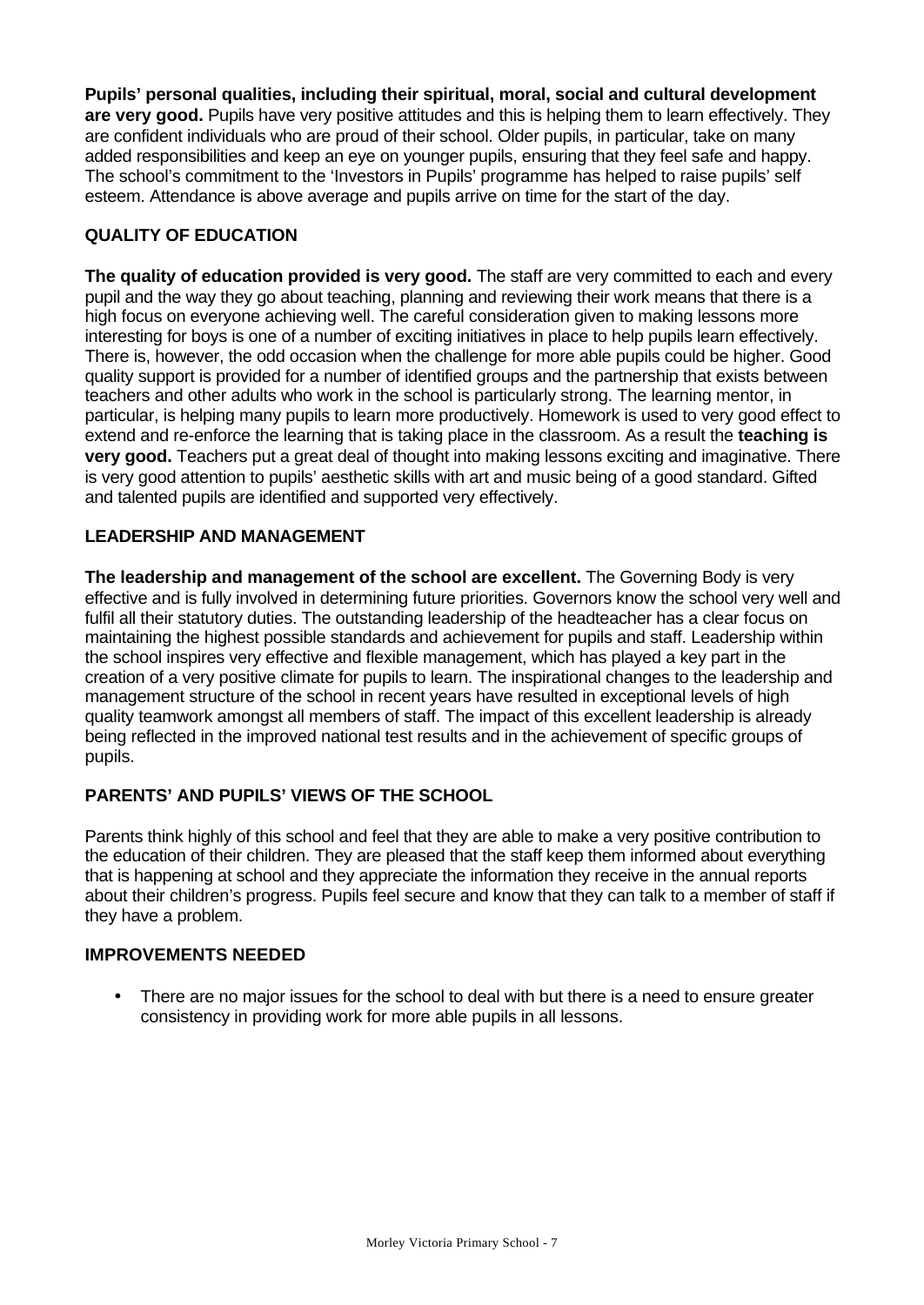# **PART B: COMMENTARY ON THE INSPECTION FINDINGS**

# **STANDARDS ACHIEVED BY PUPILS**

## **Standards achieved in areas of learning, subjects and courses**

**By the time pupils finish Year 6 standards are better than expected for their age in reading, mathematics, science, information and communication technology (ICT), art and music. All pupils achieve well with those who are in danger of being disaffected and those with special educational needs achieving very well. The national test results reveal that standards are improving with the Year 6 mathematics and science results in 2003 being well above average. Although the national test results in English have not improved as much, there have been huge steps made to raise the achievement of boys in writing.**

#### **Main strengths and weaknesses**

- Improving standards in English, mathematics and science although this has not yet been reflected in the Year 6 national test results for English.
- Children in the foundation stage of learning make good progress and achieve particularly well in communication, language and literacy.
- Pupils with special educational needs and those who were in danger of not being motivated achieve very well.
- The school's good provision enables boys to achieve well in their writing.
- Standards are good in art and design, music and information and communication technology.
- There is good use of pupils' literacy, numeracy and ICT across all subjects.
- The school's very good provision for gifted and talented pupils helps them to achieve well.
- Pupils' tend not to have an extensive vocabulary and this is holding back more able pupils' ability to write with flair and imagination.

- 1 The vast majority of children start in either the nursery or reception classes with personal and academic skills that are not as well developed as would be expected for their age. This is particularly the case for communication, language and literacy with many children requiring speech therapy support. Good provision in the nursery and reception classes leads to children growing in confidence when it comes to expressing themselves both orally and in writing. They are also quick to pick up basic skills in reading, writing and number and by the time they are ready to move into Year 1 most are able recognise a number of words in their reading book and know how to handle books. In each of the six areas of learning over threequarters of the children attain the early learning goals but very few are moving beyond them. The communication, knowledge and understanding of the world and creative areas are slightly weaker with physical development being slightly stronger. Very good early intervention results in children with special needs being supported from the time they start school. This is helping them to achieve very well at this stage. In addition, the brighter children are provided with challenging tasks which leads to them making good progress in their basic skills.
- 2 From Year 1 onwards there is continued emphasis on reading and writing, with particular focus being given to extending the pupils' written vocabulary. This is working very well for most pupils who by Years 1 and 2 are able to use their reading for the purpose of research. Their expression when reading aloud is good and there is real enthusiasm for reading amongst all pupils, even those who are not yet fluent in reading aloud. This is helping a large number of pupils to attain above the expected level in the National Curriculum tests at the end of Year 2. There is good progress noted in pupils' writing. However, because many are not as fluent in their spoken English there is noticeable difference in the number that attain at the higher levels. This is partly due to the fact that pupils do not have a wide-ranging vocabulary at this age and many are finding it difficult to use correct Standard English when it comes to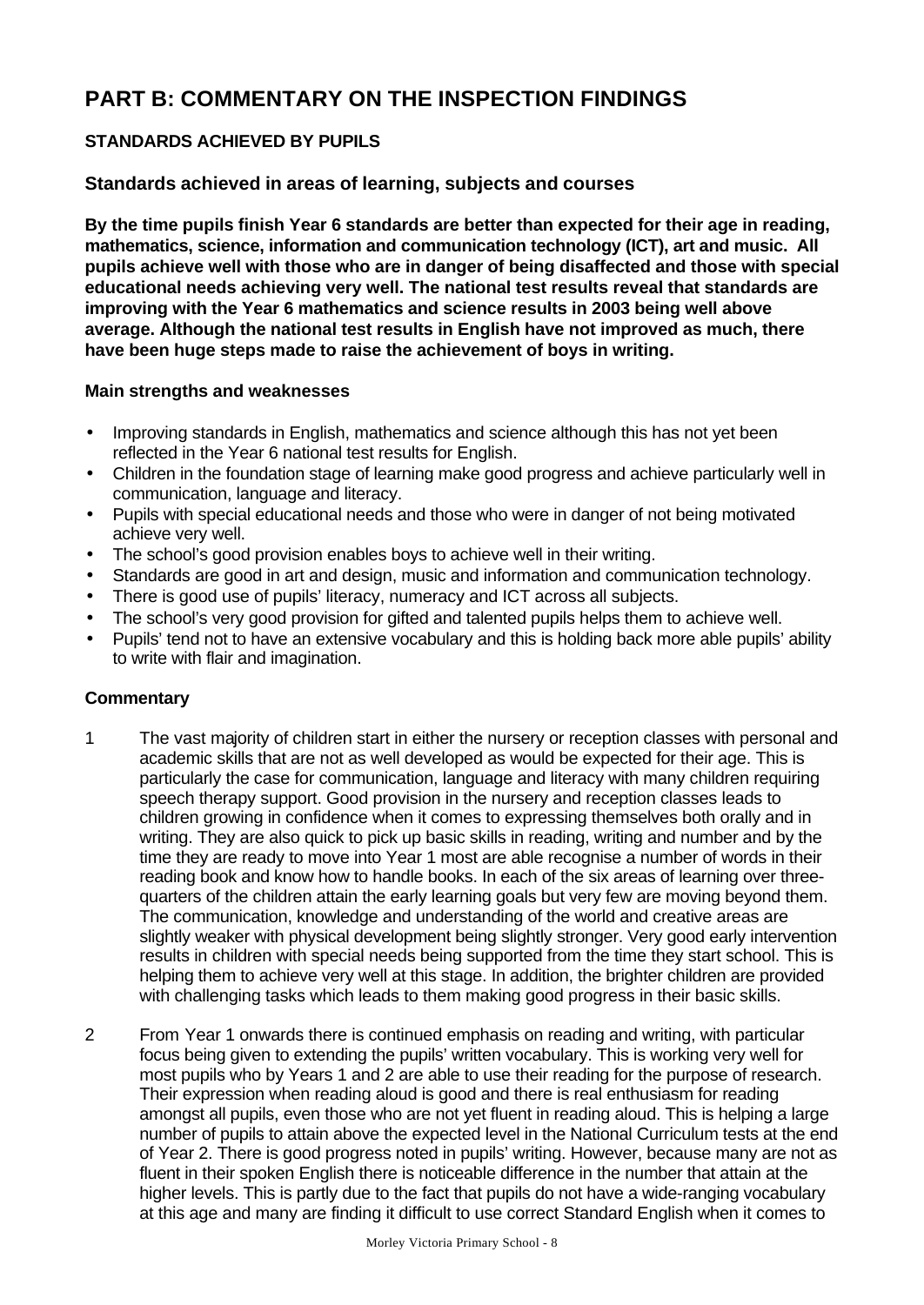their writing. The school does work hard at improving this area of pupils' work but the levels of success are not as good as they are for reading, where pupils are making more rapid progress. There is however good use being made of pupils' reading and writing and oral skills in other subjects. The good progress made since 2002 is being maintained by the present Year 2 group. In mathematics, the school's National Curriculum test results for the past few years have been in line with national results, which indicate good progress when compared with the attainment of pupils when they first start school. Pupils have many opportunities of using their skills in number in other areas of the curriculum and especially to apply their number skills to solving problems. Standards in most other subjects are broadly in line with that expected for their age by the end of Year 2, except that there is good work noted in science, art and design, ICT and music.

|  | Standards in national tests at the end of Year 2 - average point scores in 2003 |
|--|---------------------------------------------------------------------------------|
|--|---------------------------------------------------------------------------------|

| Standards in: | School results | National results |
|---------------|----------------|------------------|
| reading       | 16.6 (16.3)    | 15.9(15.7)       |
| writing       | 14.8 (14.4)    | 14.8 (14.3)      |
| mathematics   | 16.2 (16.4)    | 16.4 (16.2)      |

*There were [number] pupils in the year group. Figures in brackets are for the previous year*

3 Pupils in Years 3 to 6 make good progress and achieve well. Those with special educational needs and those who need a great deal of motivating achieve very well. The national test results show improvement in mathematics and science with the latest set of results being well above the national average. The same improvement hasn't been noted in the national test results for English but pupils have made great strides in their literacy skills, especially in writing. Boys in particular have improved substantially over the past few years because of greater attention being given to making the content of the learning more pertinent for them. There is also good work happening in respect of helping pupils to extend their vocabulary and in using Standard English. However, the progress made in these areas is taking longer to work its way through to impacting on National Curriculum test results at the end of Year 6. What has happened is that fewer pupils are now not attaining at the level expected for their age in English but the number moving on to the higher level (Level 5) is only increasing marginally. There has been a range of good strategies adopted to increase the rate of improvement but these have not yet worked their way through. The present Year 6 has had the benefit of being involved in the school's initiatives for a longer period and is a stronger cohort. The school is confident that it will see the impact of its actions in the next set of English test results.

| Standards in national tests at the end of Year 6 - average point scores in 2003 |  |  |
|---------------------------------------------------------------------------------|--|--|
|---------------------------------------------------------------------------------|--|--|

| Standards in: | School results | National results |
|---------------|----------------|------------------|
| English       | 27.0 (26.9)    | 27.0 (27.0)      |
| mathematics   | 28.7 (27.2)    | 27.0 (26.7)      |
| science       | 30.5(28.7)     | 28.8 (28.3)      |

*There were [number] pupils in the year group. Figures in brackets are for the previous year*

4 The good work in art and design, science, ICT and music noted in Years 1 and 2 continues through Years 3 to 6 with pupils achieving well in these subjects. By the end of Year 6 pupils are attaining better than expected for their age in these four subject areas. Pupils make particularly good progress in their scientific investigational work. They also do well in the more creative elements of their art and music work. In subjects such as geography, history and religious education there is good use made of literacy, numeracy and ICT skills and this is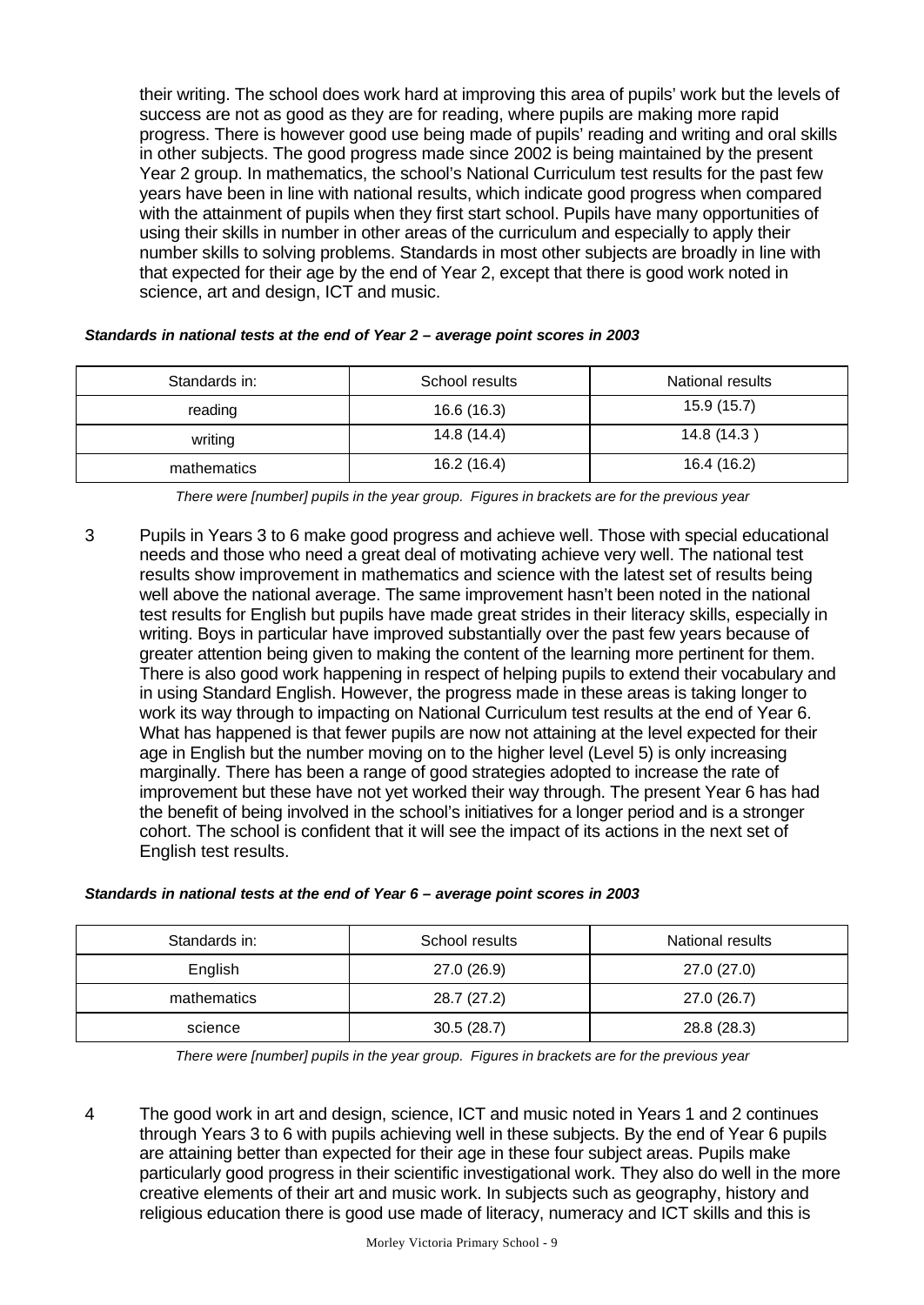helping pupils to attain at the levels expected for their age by the end of Year 6. Pupils who are gifted and talented in any number of areas are recognised quickly and helped to extend their achievement in those areas. The school's good identification strategies and provision helps these pupils achieve well.

5 Throughout the school pupils with special educational needs and those who do not find learning easy achieve very well. This is because there is early recognition and intervention happening. These pupils are provided with specialist support and this is helping to motivate them and consequently raise their achievement. This is reflected in the National Curriculum test results with fewer pupils now not attaining at the level expected for their age and very few being well behind the levels expected. This, alongside the improvement in boys writing, has been a key factor in the improvement in standards that has been noted over the past few years.

### **Pupils' attitudes, values and other personal qualities**

**Pupils' attitudes and behaviour are very good with this being a very strong area of the school's work. The school is very successful, in promoting pupils' spiritual, moral, social and cultural development. Attendance and punctuality are good.**

## **Main strengths and weaknesses**

- The school's commitment to the 'Investors in Pupils' programme is having a very positive impact on pupils' ability to make decisions and take on added responsibility.
- Pupils are confident when communicating with each other and with adults.
- Behaviour, in lessons and around school, is very good.
- Excellent personal development arrangements impact very positively on pupils' confidence and self-esteem.
- There is very low incidence of bullying or any other form of harassment.
- The Learning Mentor is having a very positive influence on a small number of pupils who need motivating.
- 6 Pupils enjoy school and feel happy and secure. In the foundation stage of learning there is huge emphasis on sharing, co-operating and taking turns and children make good progress in their personal and social skills and learn how to relate well to one another and to adults. As a result the vast majority of children are on course to meet the Early Learning Goal for personal, social and emotional development by the time they finish their reception year. Throughout the school pupils are very well motivated and take advantage of everything on offer, both in class and in the very many extra curricular activities available. They behave very well in lessons and around school. They are encouraged by the very skilful strategies and consistency of good practice employed by all the staff. This, combined with the excellent work undertaken by the Learning Mentor in the school is helping to ensure that all pupils are highly motivated. As a result, the pupils' very positive attitudes are having a significant impact on their achievement. Many pupils have a range of varied roles to play in the school and are easily recognisable to others by their different coloured caps, each distinguishing their particular area of responsibility. Older pupils, for example, reliably looking after the younger pupils, ensuring they settle quickly into school routines. Members of the school council act as playground buddies at play times. An elected committee of pupils very capably runs a Youth group on Friday evenings. They have their own budget and plan and run all the activities themselves. There is a suggestion box provided to enable all pupils to have input into the activities.
- 7 *There have been no exclusions for some time.*
- 8 The Investors in Pupils programme which embodies the excellent personal, social, health and citizenship education framework followed by the school promotes very successfully the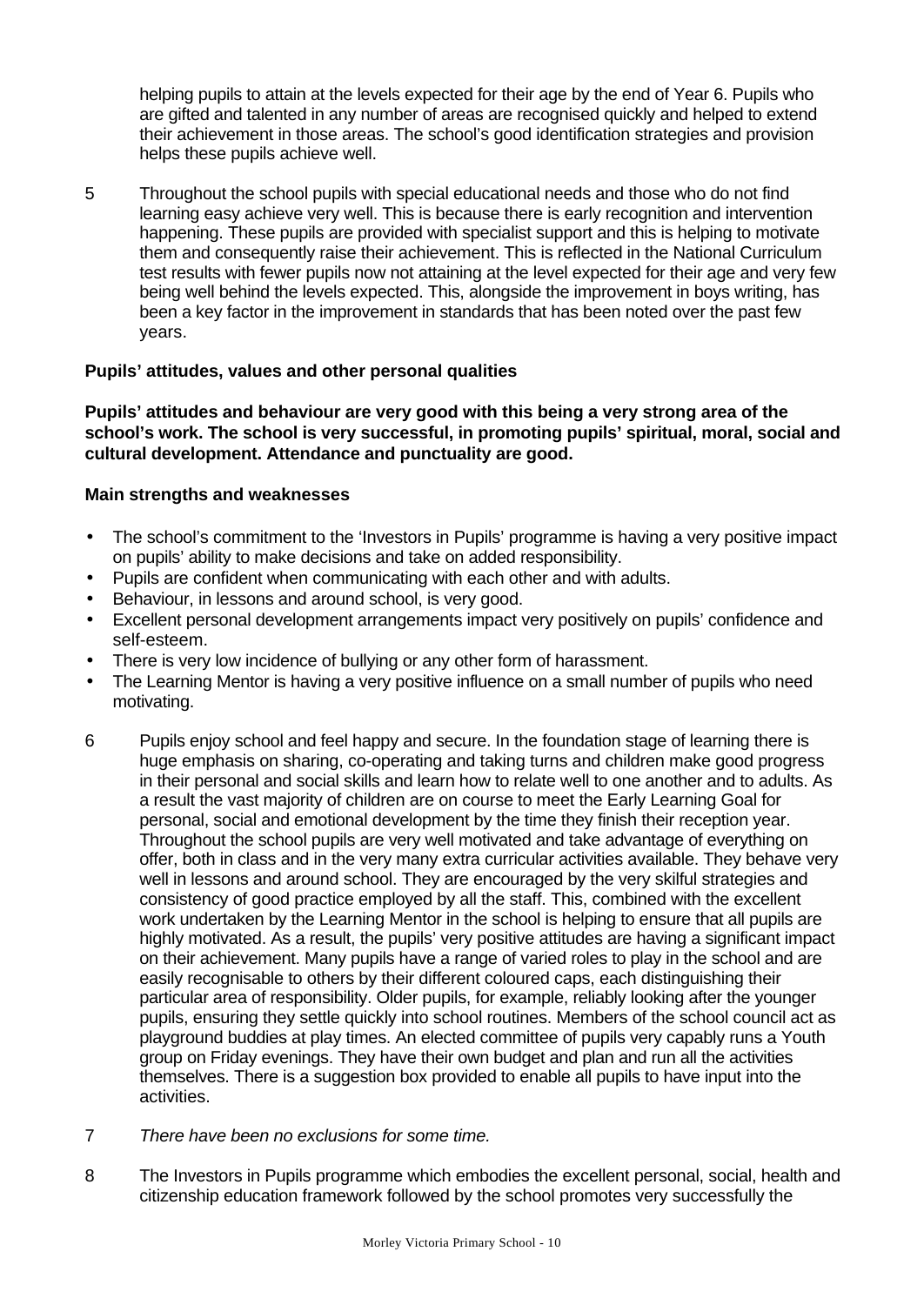confidence and self-esteem of the pupils. This is very well managed by the co-ordinator who helps to ensure the continuity, consistency and high profile throughout the school. This work pervades the school ethos and is embedded in the very fabric of the school creating a calm, orderly and stimulating learning environment. Pupils are confident, have mature views and are eager to learn. Staff and the learning mentor deal with any unpleasant incidents, which are few in number, very effectively. Pupils form positive relationships both with their peer groups and with adults, with whom they communicate articulately. The School Council and the Investors in Pupils work has further increased their autonomy in school and pupils feel valued and listened to.

- 9 A system of well thought-out short-term targets works effectively. Boys have responded particularly well to these and enjoy the visual charting of the targets and the competitiveness they bring. Pupils are encouraged to take an active part in their own learning. A system of self-evaluation, which encourages pupils to talk about how well they have done, and very good plenary sessions supports this.
- 10 Pupils celebrate their successes with others in well-planned assemblies, where they are encouraged to share any talents they may have with others. Certificates for achievement or improvement help pupils to develop pride in their work. Special projects such as faith and community weeks are very effective in promoting understanding and respect for others. They have a good understanding about the implications and responsibilities of living in a community and in making a good contribution to the environment and society, as a whole. Pupils have undertaken recycling projects, are engaged in planting and designing a seating area on wasteland. Following a topic on World War Two, pupils visited an old people's home where they performed songs from that era.
- 11 Overall, attendance and punctuality are good. Part of the role of the learning mentor is to follow up on absence and punctuality. Sensitivity in dealing with families, as well as pupils, has been very effectively managed. This has enhanced the trust and co-operation between school and home and in turn has brought about an improvement in both of these areas. However, parents taking pupils on holidays during term time still remains a problem.

| Authorised absence |     | Unauthorised absence |     |
|--------------------|-----|----------------------|-----|
| 6.4<br>School data |     | School data          | 0.0 |
| National data      | 5.4 | National data        | 0.5 |

### *Attendance in the latest complete reporting year (93.6%)*

*The table gives the percentage of half days (sessions) missed through absence for the latest complete reporting year.*

### **QUALITY OF EDUCATION PROVIDED BY THE SCHOOL**

**The quality of education is very good throughout the school. Teachers and support staff give high priority to helping pupils achieve to their potential and there is very good information provided to help pupils know what they need to do next in order to improve. Pupils' learning is also helped by the attention the school gives to providing an exciting and interesting curriculum, which motivates them.**

### **Teaching and learning**

**Teaching and learning are verygood with pupils being highly motivated and being encouraged to think for themselves.**

**Main strengths and weaknesses**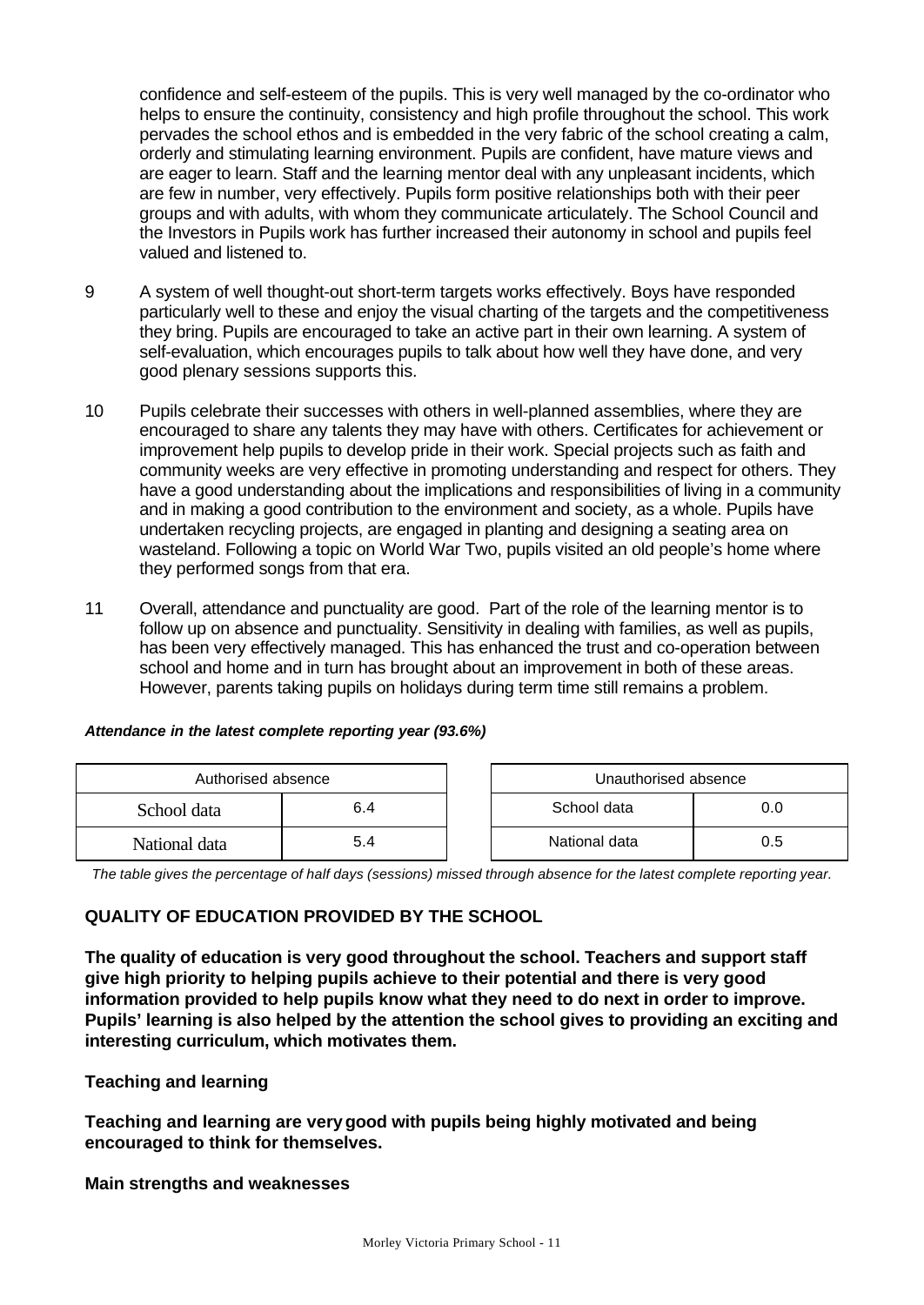- Teaching is very good for English and mathematics and is making a huge contribution to helping pupils use their literacy and numeracy skills effectively in other subjects.
- Very good team planning, which includes teachers and teaching assistants working with specific age groups, helps the teaching to improve the learning of different groups of pupils.
- Very effective leadership by key members of staff helps all teachers to be clear about challenging and supporting all pupils of different ability.
- The pupils are clear about what it is they are expected to learn and aim to achieve their targets.
- Teachers are very aware of the need to motivate boys, to meet the needs of pupils with special needs and in most cases challenge the most able.
- Occasionally the more able pupils are not sufficiently challenged.

## **Commentary**

12 There are many very positive features to the teaching which is very good overall. Staff work effectively in teams led by a senior member of staff. This is helping everyone have clarity about what is expected in terms of planning, challenging more able pupils and supporting pupils who may otherwise be disaffected as well as those with special educational needs. In this way the impact of the school's leadership permeates every classroom and there is a good sense of everyone working to a common purpose.

#### *Summary of teaching observed during the inspection in 51 lessons*

| Excellent | Very good | Good     | Satisfactory | Unsatisfactor | Poor   | Very Poor |
|-----------|-----------|----------|--------------|---------------|--------|-----------|
| $1(2\%)$  | 25 (50 %) | 18 (34%) | 6(12%)       | (2%)          | 0 (0%) | $0(0\%)$  |

*The table gives the number of lessons observed in each of the seven categories used to make judgements about lessons; figures in brackets show percentages where 30 or more lessons are seen.*

- 13 In the nursery and reception classes many children had only been at the school a matter of a few days at the time of the inspection. The expertise of the staff was very evident in the way activities had been set out for meeting the needs of these young children. In the extremely, well-planned outdoor area, for example, children were gaining in confidence as they rode their vehicle through and over specially designed tunnels and bridges within the play area. Many of these children were showing courage as well as perseverance as they did so. In both the nursery and reception classes, staff provide maximum opportunity for children to respond orally in lessons. This is because there is a recognition that many children's communication skills are not as advanced as they should be when they start. They also prioritise surrounding children with high quality books, which are read to them at various times through the day. The stimulating environment within each of classrooms, as well as outside, emphasises how much knowledge the staff have about the needs of young children.
- 14 In Years 1 and 2 there is a good mix of young and experienced teachers. Teachers make very good use of national strategies for literacy and numeracy to help provide pupils with support to improve their basic skills. However, there is also very good attention to making the lessons interesting and stimulating, therefore ensuring that children are highly motivated. Again there is a high emphasis placed on pupils' speaking and listening so as to provide many opportunities for them to carry out discussions and to think creatively. In one Year 2 lesson, for example, the class set off on a visit to another planet with everyone, including the teacher, playing a role. In this way all pupils were contributing to the imaginative ideas and the levels of enthusiasm were very high. There is a high priority given to creativity in Years 1 and 2 with one Year 2 teacher expertly raising the achievement of pupils in art by the way she challenges them. Pupils who start off saying, 'that's hard' are quickly engaged and striving to do their best. In another example a Year 1 teacher effectively uses a story as a main focus for pupils to recreate a deep, dark forest and to recreate the story through drama.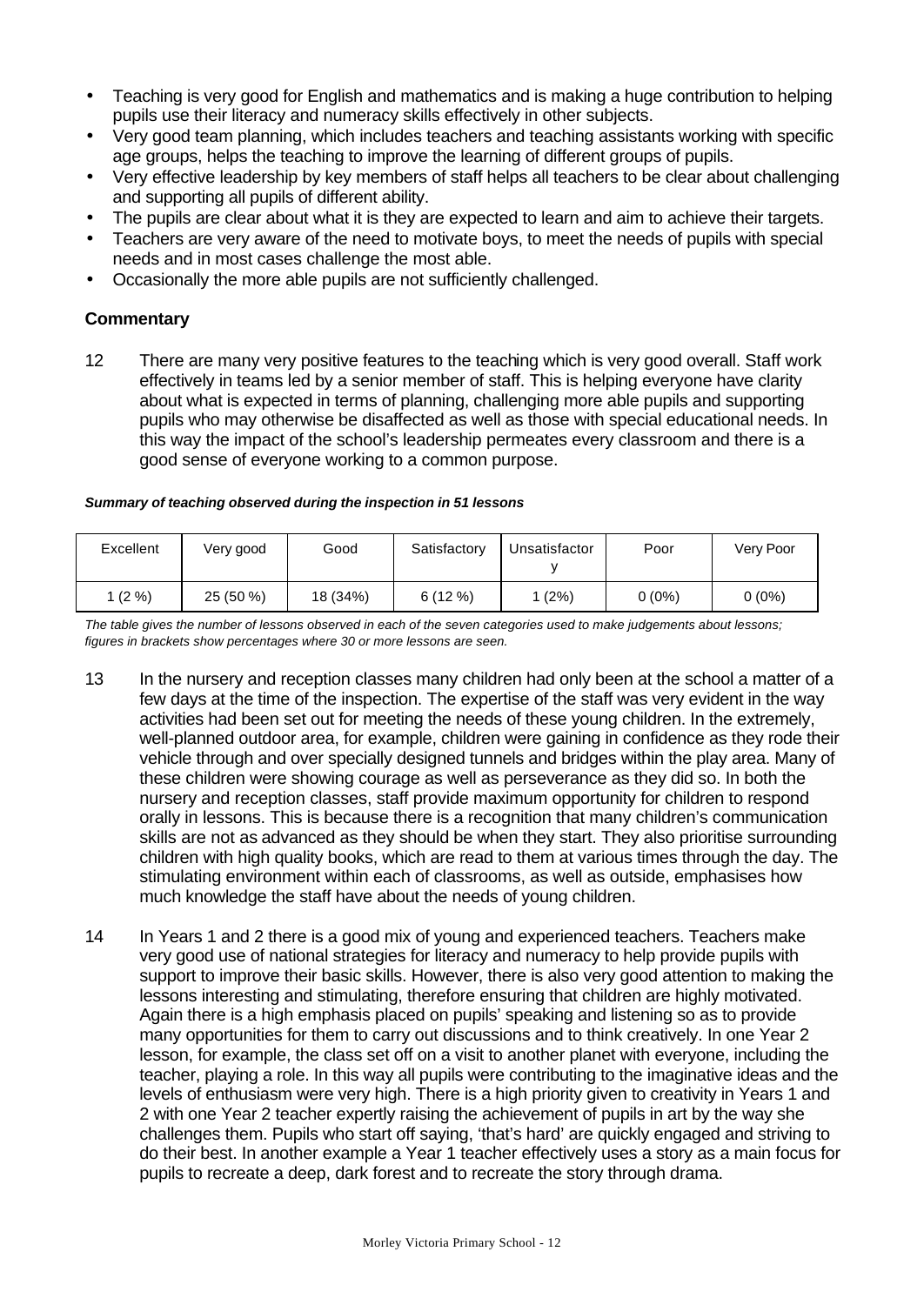- 15 In Years 3 to 6 teachers continue to build on the momentum that has been created earlier in the school. Careful consideration is given to the needs of different pupils with a special eye kept on motivating boys. Where possible teachers ensure that the content is likely to captivate boys and there is awareness that certain boys work best when the challenge has an element of competition associated with it. Music, art and dance are highly valued with all staff feeling very secure in developing pupils' skills in these areas. Specialist teaching is used when necessary to further improve the quality of pupils' work. This is seen at its best in music and dance. Planning ensures that staff take full account of pupils' prior attainment and that there is effective use of pupils' literacy, numeracy and ICT skills across the curriculum. As pupils move through the school there is an expectation that they take more control for their learning. The teaching challenges their thinking as was noted in one Year 6 class where pupils had to come up with hypotheses for a task focusing on a mystery.
- 16 There are occasions when the needs of more able pupils are not as well addressed. This happened mainly in mathematics lessons taught by inexperienced teachers. As a result of the effective leadership system this has already been noted and is something that the school is working on. As the inspection was taking place in only the second full week of the academic year it was something that the leadership had noted but not had time to address fully as yet. However, good teaching supports the provision for gifted and talented pupils. A range of interesting and motivating tasks are organised in many different subject area to engage different pupils.
- 17 Pupils' learning is enhanced by their attitudes to work, the way they take pride in what they achieve and their behaviour in lessons. This results in little, or no, time being wasted in lessons and in pupils working very hard. The influence of the learning mentor, who works with pupils who could easily be disenchanted, is crucial in ensuring that all pupils are working to their full potential and to their capability. She spends time on a one-to-one basis with a number of pupils and in each case they are highly motivated as a result. The other group who contribute very positively to pupils' learning is the teaching assistants who support either individuals or groups of pupils in different classes. They help pupils clarify how they can best meet their targets and are a vital component in helping them to know what they need to do next in order to improve their work. As a result pupils see teachers as people who are fair and are there to help them. Teachers' planning, which takes full account of pupils' abilities and what has happened in previous lessons, makes a valuable impact on pupils' learning.
- 18 There are very good procedures in place to record pupils' progress and staff make good use of the available information for planning future work. Learning targets are used successfully in writing and mathematics to help pupils recognise what they need to do next in order to improve. The quality of on-going assessment is good throughout the school. Staff know their pupils well and can pitch work at the right level to meet their needs as a result.

### **The curriculum**

**The breadth of curricular opportunities is very good**. **The school has a very good understanding of its pupils and has designed an exciting and innovative curriculum that captures their interest, meets their needs and promotes a love of learning. Opportunities for enrichment are very good. Accommodation and resources are good.**

#### **Main strengths and weaknesses**

- The school's curriculum gives very good attention to including all pupils.
- The curriculum for the youngest children in Foundation Stage is very good.
- The very good range of extra curricular provision for children enriches the curriculum for all pupils.
- Curriculum theme weeks enrich the curriculum for all age groups.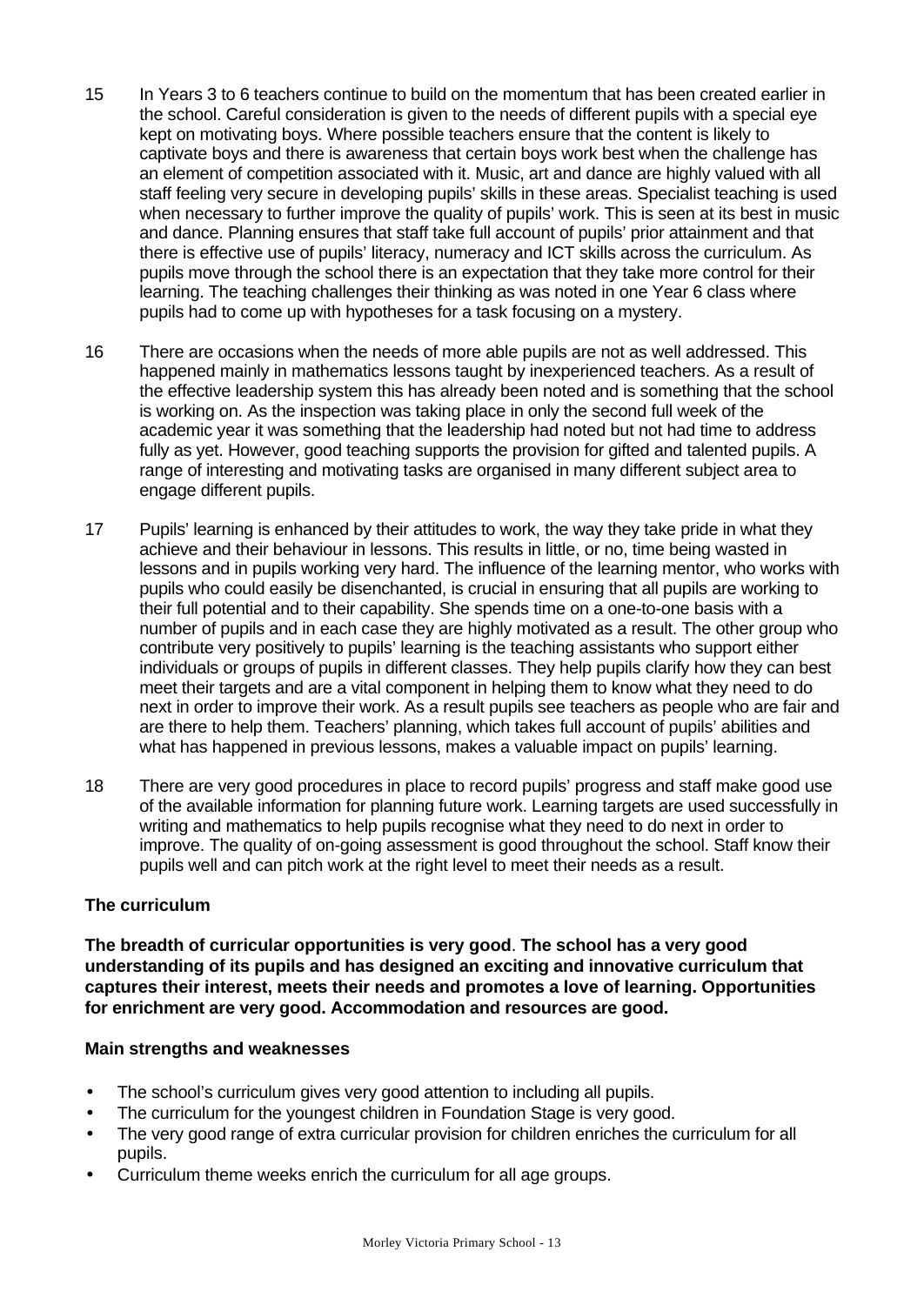- 19 At the very heart of the curriculum is a commitment to 'invest' in the pupils. This means that before anything else, the school sees pupils as unique individuals who need to feel special, clever and confident enough to achieve their very best. The school is very effective in achieving this and its work in personal, social and health education and in citizenship lays the fundamental building blocks for this to happen.
- 20 There is a strong feeling of equality for all in the school, which can be seen in all areas of the curriculum, but in a small minority of cases, some more able pupils do not have programmes of work that will help them achieve their very best. All other groups of pupils, including those with special educational needs and those who have a particular gift or talent, are given work that challenges and inspires them to very good achievement. A recently established 'inclusion team', makes sure that groups of pupils who may have difficulties in achieving well get the right support. The innovative use of support staff, who each have an area of expertise, is also having a very positive impact on groups of pupils who may otherwise have difficulty in achieving well.
- 21 The school is very good at preparing pupils for the next stages in their education. The move from nursery to reception is a particular strength for the youngest children, and the close link with the secondary school very much helps the oldest pupils to prepare for a new school and new challenges.
- 22 Innovative curriculum theme weeks play a very important part in Morley Victoria's work. Not only do they add excitement, interest and enjoyment for pupils, they are extremely useful in helping pupils to achieve more than they otherwise would. One of the reasons for this is the extremely useful training teachers undertake in order to deliver these theme weeks, and the benefits can be seen in all areas of the curriculum.
- 23 The strong emphasis that the school places on developing the basic skills of literacy, numeracy and ICT in all subjects is having a very positive impact on achievement in every area of the curriculum. In nearly every lesson, there are opportunities to develop these basic skills being taken.
- 24 There are very good opportunities for pupils to extend their interests out of school and to become 'smart' in areas beyond the normal school curriculum. This part of school life is just as important as the school day to pupils and the very high take-up of these activities helps pupils to have a personal sense of achievement. There is a very good coverage of sports, arts and creativity both in and out of the school day, which means that there are remarkable opportunities for all pupils to develop their skills and interests. The very good teaching of French to pupils in Year 6 is helping them to achieve very well in this subject.
- 25 The teachers and support staff are a real strength of the school because they have developed the right skills in order to deliver the curriculum that is special to Morley Victoria. The school's accommodation is good with plenty of space in most classrooms. However the school has five different buildings, which could easily hinder good continuity from one stage to another. The school works hard not to allow this to be the case. However, the toilet facilities are badly in need of modernising. Teachers make good use of a range of resources to support pupils' learning. These are particularly effective for religious education.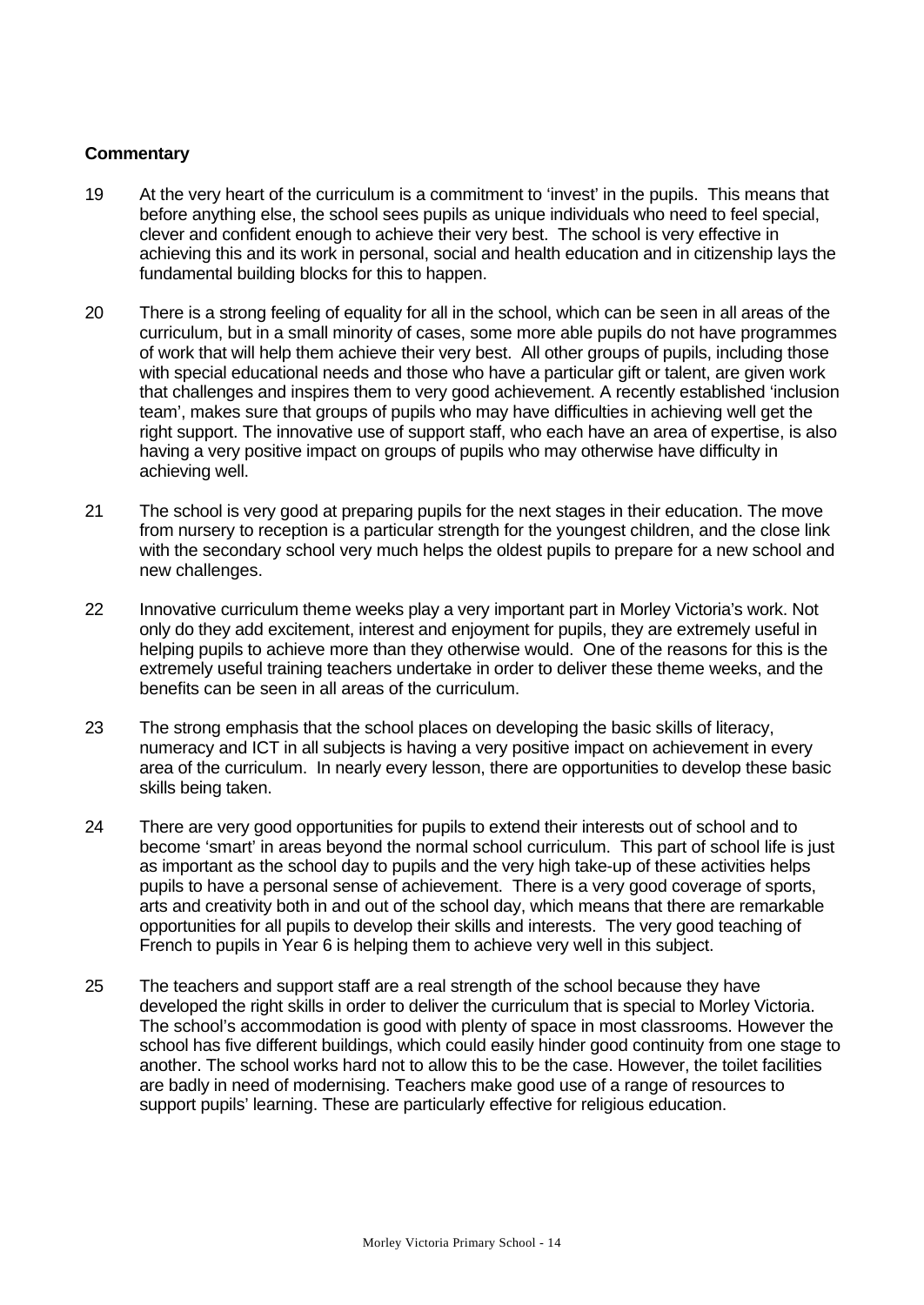#### **Care, guidance and support**

**All aspects of the care, guidance and support given to pupils are very good and through its 'Investors in Pupils programme the school is able to respond very positively to pupils' views**.

#### **Main strengths and weaknesses**

- The relationships between pupils and adults are very strong, especially between the learning mentor and pupils.
- The school provides a safe, welcoming environment for all.
- Child protection and health and safety issues are very effective.
- There is very good access to well-informed advice and support throughout the school.
- Induction arrangements for pupils moving into or out of the school are very strong.
- Monitoring procedures are very good and help to ascertain the needs of all pupils.

- 26 This is another very strong area of the school's work, which is underpinned by its educational approach. The school uses very effectively policies for the development of pupils' personal and social awareness. These pay great attention to how all the pupils develop personally and academically during their time in school. Relationships in school are very good and all staff are pleasant and polite to pupils, who are appreciative of this.
- 27 A safe and welcoming atmosphere is created by a well-ordered, yet sympathetic philosophy, which is shared by all who work in the school. The staff get to know pupils very well and a system of pupil helpers ensures that playtimes are safe and secure for all. Pupils play a big part in the school's work and development with the school council being one of many influential groups that meet with staff at different times.
- 28 Child protection procedures are very good. These procedures are open, well known to all staff and are being further strengthened by the recent formation of an inclusion team. The team meets regularly to discuss pupils and share relevant information in order to ensure the very best possible support exists for pupils, whatever their needs. Staff works closely with outside agencies to support pupils.
- 29 The learning mentor has a crucial part to play in the well being of pupils. She provides a focal point to go to if pupils have a problem. She very skilfully "helps pupils solve problems" There is a shared expectation of very good behaviour throughout the school. Oppressive behaviour is eliminated through close attention to pupils as individuals. Any problems are talked through at length with the pupils concerned, and resolved in a successful approach, which may include parental involvement. The learning mentor meets on a daily basis with staff and the headteacher and attends all staff meetings to update them, discuss issues and ensure that provision is consistent in meeting the needs of the pupils. She has a good dialogue and relationship with parents and provides advice on parenting.
- 30 The Investors in Pupils initiative has played a great part in the induction programme for pupils, staff and visitors. Pupils have created a class handbook, which has provided them with empathy towards pupils coming new into school. Pupils are well supported through areas of transition. The learning mentor works with the Year 6 teachers on transition to high schools, bringing pupils together prior to transition, especially if small numbers of pupils are involved. Reception pupils have the advantage of being phased in over three weeks, youngest first, in order to give them maximum attention. This enables them to settle quickly.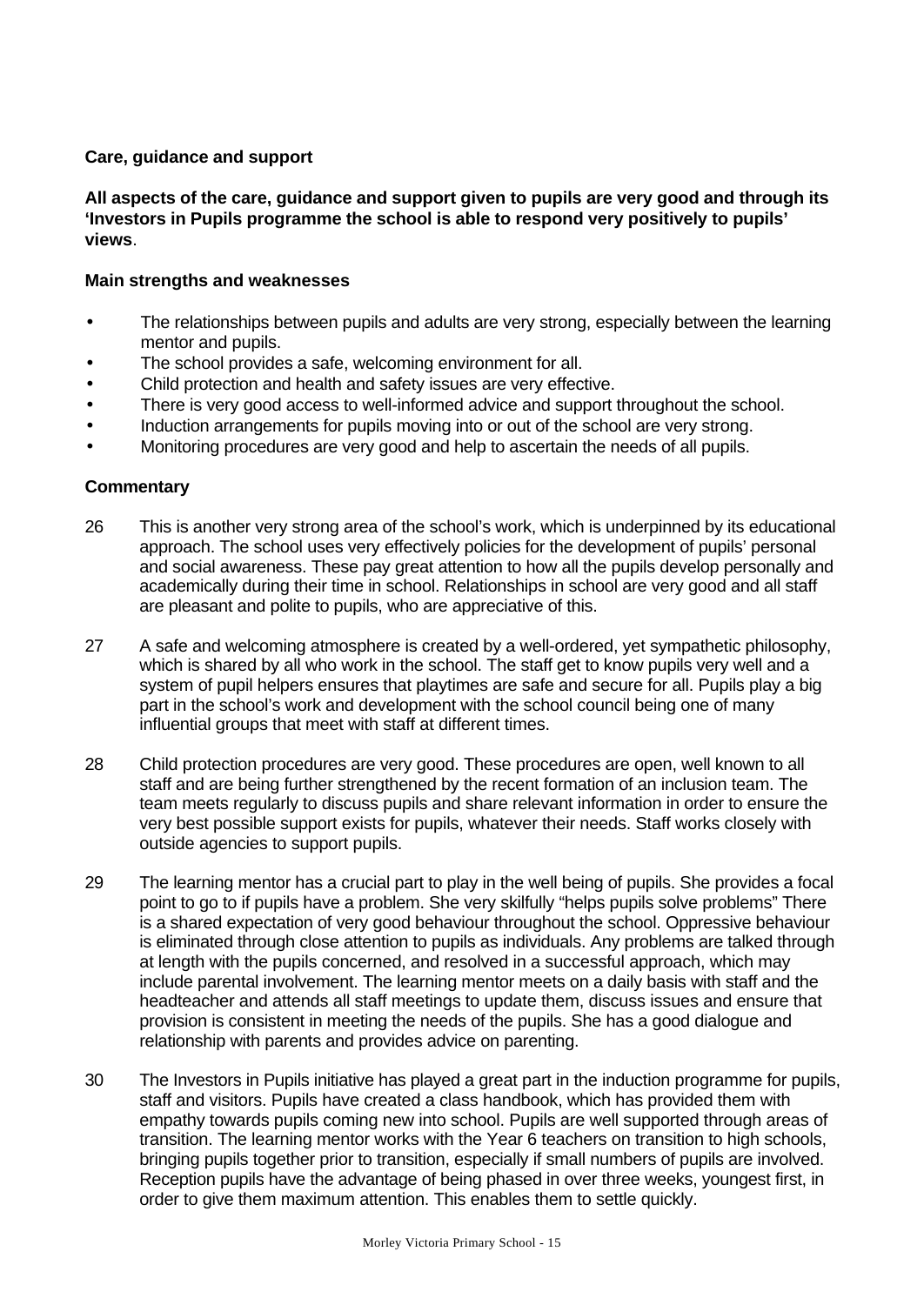31 There is close and very effective monitoring of pupils both academically and in their personal and social education. Short and long-term target setting, personal achievement books, contributions to assembly and extra curricular activities ensure that all groups of pupils are given the opportunity to achieve. Through the School Council and Investors in Pupils programme, all pupils are encouraged to become part of the decision making in school. They elect representatives and work on aspects of the school's finance to foster respect for resources by appreciating cost.

## **Partnership with parents, other schools and the community**

## **Parents think very highly of this school and it plays a prominent and very significant role in the community as a whole.**

## **Main strengths and weaknesses**

- Huge amount of trust between parents and staff.
- Parents are full of praise for the school's leadership, teaching and opportunities being provided for pupils of different ability.
- School provides information and support to assist parent with their children.
- Parents and the community are very supportive of the school's events.

- 32 The school has a very good partnership with parents who are very supportive and find the school welcoming and inclusive. There are very good links with new pupils and with receiving schools. There is an appreciation of the very good range of activities available for pupils. The school is actively involved in the local community.
- 33 The headteacher, teachers and learning mentor all encourage parents to help out in school. Many take up the opportunity and a larger number find other ways of supporting events and pupils' learning. The overwhelming feeling that came through the pre-inspection parents' meeting and the inspection questionnaire is one of support for the school's work. Good quality information is sent home to parents. These include regular newsletters and information on how to help and support children at home.
- 34 The school provides good annual reports on the pupils' progress. These help parents to see what their child is capable of doing and they also include information on personal development. The reports are discussed at the consultation evenings to which pupils are encouraged to attend. The attendance at these meetings is very good any absences are followed up to ensure all parents are seen. The school holds successful curriculum sessions and have year group evenings to help parents work with their children at home. The school has a very good homework arrangement and also provides holiday packs for those parents and pupils who wish to have them.
- 35 The school provides a very good induction programme for new pupils with the majority of pupils joining the school from the nursery. There is very good liaison with the receiving school through the local school group. There are joint projects with the secondary schools and pupils have opportunities to attend the secondary schools they are to transfer to and meet their new teachers.
- 36 The parents and friends association raises funds and provides a range of social events for the school and wider community. These include dances, fairs and discos for the pupils. The school is well used by various groups in the evenings with guides, cubs and rainbows and judo groups meeting regularly in the school hall. There is a regular meeting of a youth group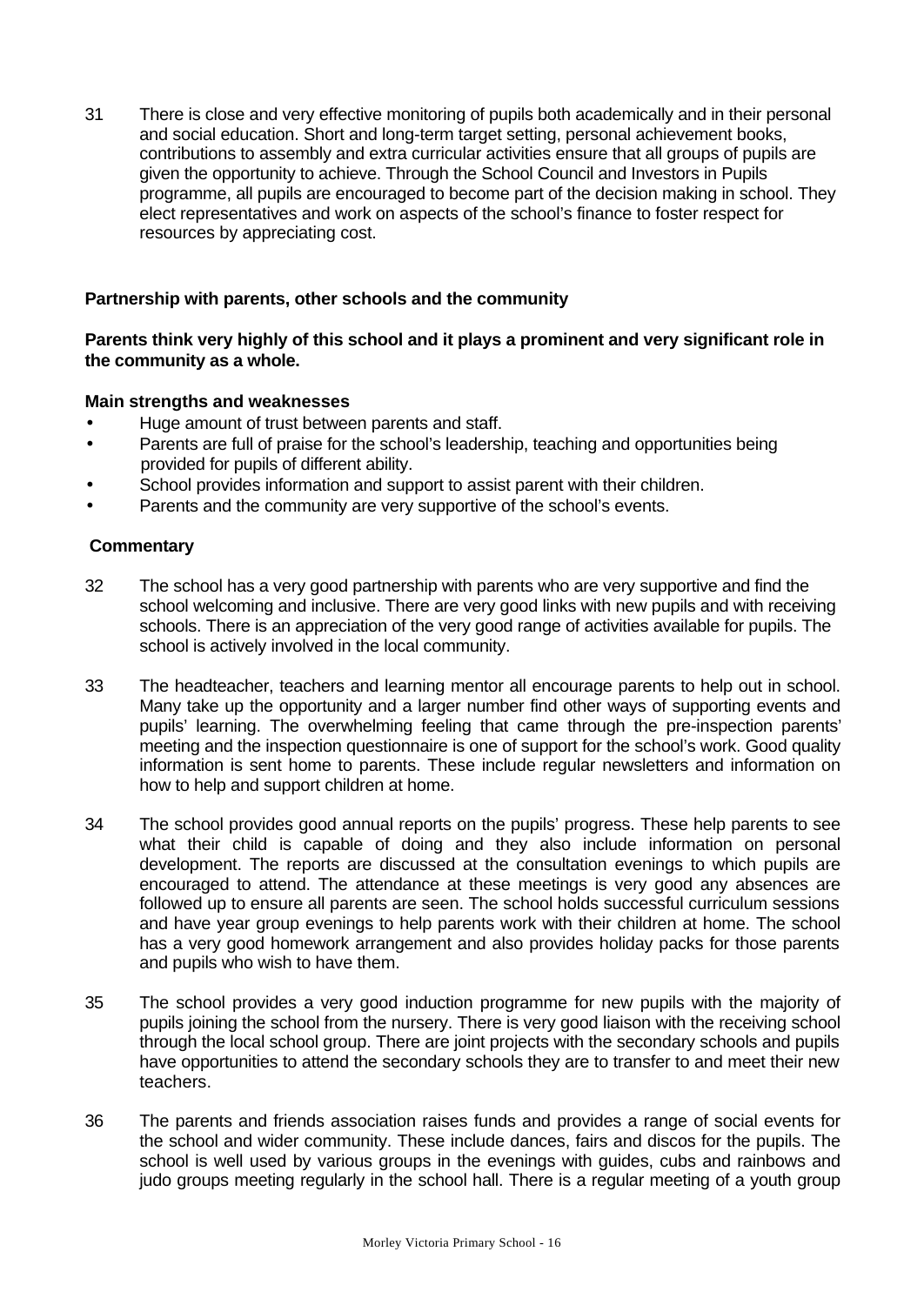in the school, which the pupils help to organise. The money raised by the parents and friends association is used to provide extra equipment and facilities for the school.

37 The school has very good links with the local community and the gardening club received a special award from Morley in Bloom. The school has links with the local church and are involved in the Leeds wide Christmas Carol performance. The school has community theme weeks to look at a specific aspect of community life. There are music links to the City Learning Centre and pupils perform annually at the Town Hall.

#### **LEADERSHIP AND MANAGEMENT**

**The leadership and management of the school are excellent. They are very effective in helping to raise pupils' achievement and provide very valuable support to all staff. The governors provide support and challenge and are therefore extremely effective in their role.**

#### **Main strengths and weaknesses**

- The headteacher has developed an outstanding model of school leadership that works well and gives high priority to achievement, inclusion and quality of education.
- The four management teams work extremely effectively to ensure that all staff are working to a common purpose.
- The governors provide the school with challenge and support and make an outstanding contribution to the work of the school.
- Many subject leaders bring additional expertise and experience to their role and help to ensure that pupils achieve well in a range of subjects.
- The school's systems for checking on how well pupils are achieving and how well they are being taught are excellent and provide all staff with valued guidance.

- 38 The governors of the school are exceptional in the way they involve themselves in school life. They provide both challenge and support to the senior leadership team and to the staff as a whole. Each member of the Governing Body is directly associated with a key stage team and is able to have an insight into the issues facing the school as a whole as well as at a classroom level. They do not take things on board without first seeking clarification of its potential impact on pupils' achievement and on staff morale. The Governing Body has a high regard for the headteacher but it still challenges his ideas as was seen when a leadership restructure was presented to it in the recent past. The governors sought outside advice and explored all potential issues before approving the new leadership model.
- 39 The governors are familiar to the staff and pupils and understand the school's strengths and weaknesses. They recognise the issues that face the school and can empathise with points raised because they have good knowledge of the school's way of working. They value the headteacher's presentations to them but use other information as well to help them draw conclusions about the school's future direction. They are ambitious and have a very important input into the school improvement planning cycle. They are fully involved in the long-term sustainability of current strategies and are very keen to be part of the school's culture. Through their commitment and involvement they are able to have a significant impact on the 'value added' factor provided by the school. All statutory duties are fulfilled and there is very good awareness of the inclusion issues faced by the school. It has identified the school' s distinctive features and recognises where the school needed to make adjustments to its curriculum, teaching and learning as a result.
- 40 The headteacher brings a unique style to the school's leadership. He consults widely and devolves responsibility carefully but still keeps a firm grip on what is happening. He has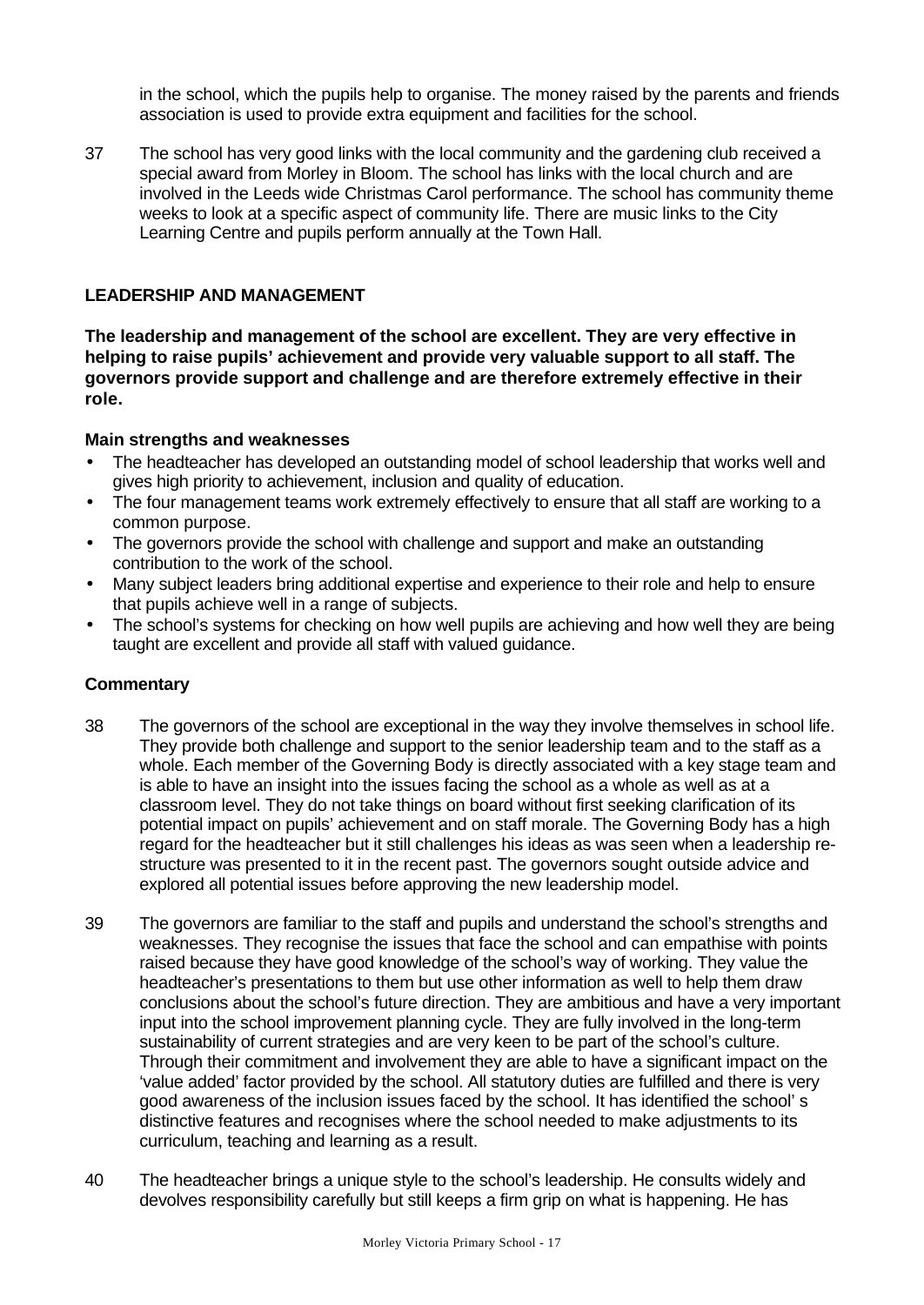devised a leadership system that is unique and all encompassing. He has created a number of teams around him - all with clear lines of responsibility. The latest of these teams has overall responsibility for inclusion. This team overlaps with several other teams but each group has its own integrity. The headteacher's strength is the way he provides direction for each of these groups. He knows what he wants of them and as a result of the information he gains from different sources he knows his school very well. He is exceptionally well supported by his leadership team (headteacher and the two assistant headteachers) who offer vision and direction to the school. Another very important group is the senior management team, which comprises the leadership team plus four key stage team managers. The leadership system helps all staff to feel involved in whole school decisionmaking, makes staff feel valued and is highly motivating. The headteacher, in creating the leadership structure, has sought advice from both within his own Local Education Authority and from consultants from neighbouring universities. In this way he shows that he is happy to have his ideas challenged and ensures that they stand up to scrutiny from outside experts as well as looking at its impact from within.

- 41 Subject leaders are very knowledgeable and are able to evaluate the impact of current practice on achievement. Teachers with leadership role are not just strong in evaluating their provision for their subject but also have the confidence and expertise to offer strong support to their colleagues when new initiatives or direction are introduced. They are very confident because of the guidance and example they have observed when being part of a leadership team. Leadership is particularly effective for the core subjects of English, mathematics and science but is also strong in several other subjects, including ICT, music and art.
- 42 The management team is mainly responsible for evaluating the effectiveness of the school's work. It is a body that is highly involved in looking at the quality of pupils' achievement and at the impact that teaching is having on learning. It is deals very effectively with analysis of data from National Curriculum test results and uses the information they gain to focus on areas that require improvement. The management team's impact was seen at its best when it focused on raising boys' achievement. It successfully evaluated the impact that different learning styles had on boys achievement as well giving deep consideration to classroom management, motivation and the impact that providing good role models was having. As a result of the careful consideration given to this area of the school's work there has been a noticeable improvement in boys' achievement, especially in the area of writing. Another major success story relates to the way the management team invested in the principle of 'Investors in Pupils'. As a consequence of this involvement pupils feel more valued and their ability to think more deeply is helping their learning, thus improving their achievement.
- 43 The strong management structure provides very good support to all staff. Teaching strengths and weaknesses are analysed and support and challenge provided for all staff. Despite being a new school year, with several new members of staff working at the school, the school's leadership had already accurately identified areas of strength and potential areas of development for individuals. In addition, the system in place gives clear indication as to how staff are being supported and it is clear that there is a high priority given to professional development of each individual member of staff. This is a school where staff feel valued and are very well supported. There is for example, great consideration given to staff deployment so that teachers and support staff are able to experience working with different age groups. In each case there has to be a benefit to the professional development of the individual member of staff as well as to the quality of education provided for the pupils.
- 44 The headteacher, working closely with the Governing Body manages resources very effectively. Financial resources are carefully linked to educational priorities and spending is evaluated against its impact on raising standards. The headteacher and governors are aware of the potential impact that a new school being built locally is likely to have on the overall budget of this school and has already taken sensible precautions to ensure that it does not run into financial difficulties. Money is allocated to different projects wisely with a high priority given to seeking the best possible value for spending decisions. The following table shows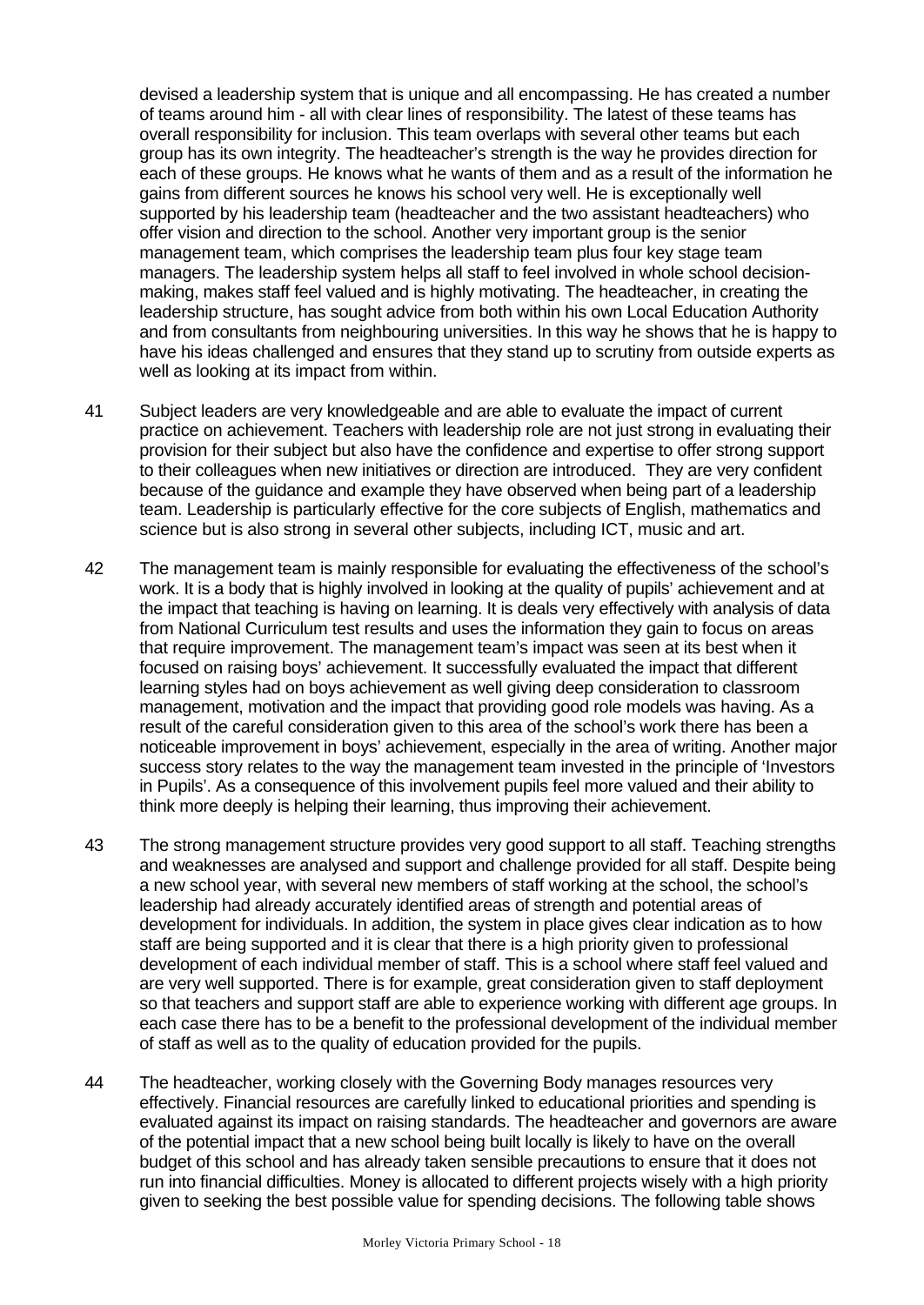that the school takes care to keep an appropriate amount of its budget in reserve for contingency purpose.

## **Financial information**

### *Financial information for the year April 2002 to March 2003*

| Income and expenditure $(E)$ |           | Balances (£)                     |
|------------------------------|-----------|----------------------------------|
| Total income                 | 1,198,120 | Balance from previous year       |
| Total expenditure            | 1,194,760 | Balance carried forward to the r |
| Expenditure per pupil        | 2.229     |                                  |

| Income and expenditure $(E)$ |           |                            | Balances (£)                        |        |
|------------------------------|-----------|----------------------------|-------------------------------------|--------|
| Total income                 | 1,198,120 | Balance from previous year |                                     | 53,800 |
| Total expenditure            | 1,194,760 |                            | Balance carried forward to the next | 57.160 |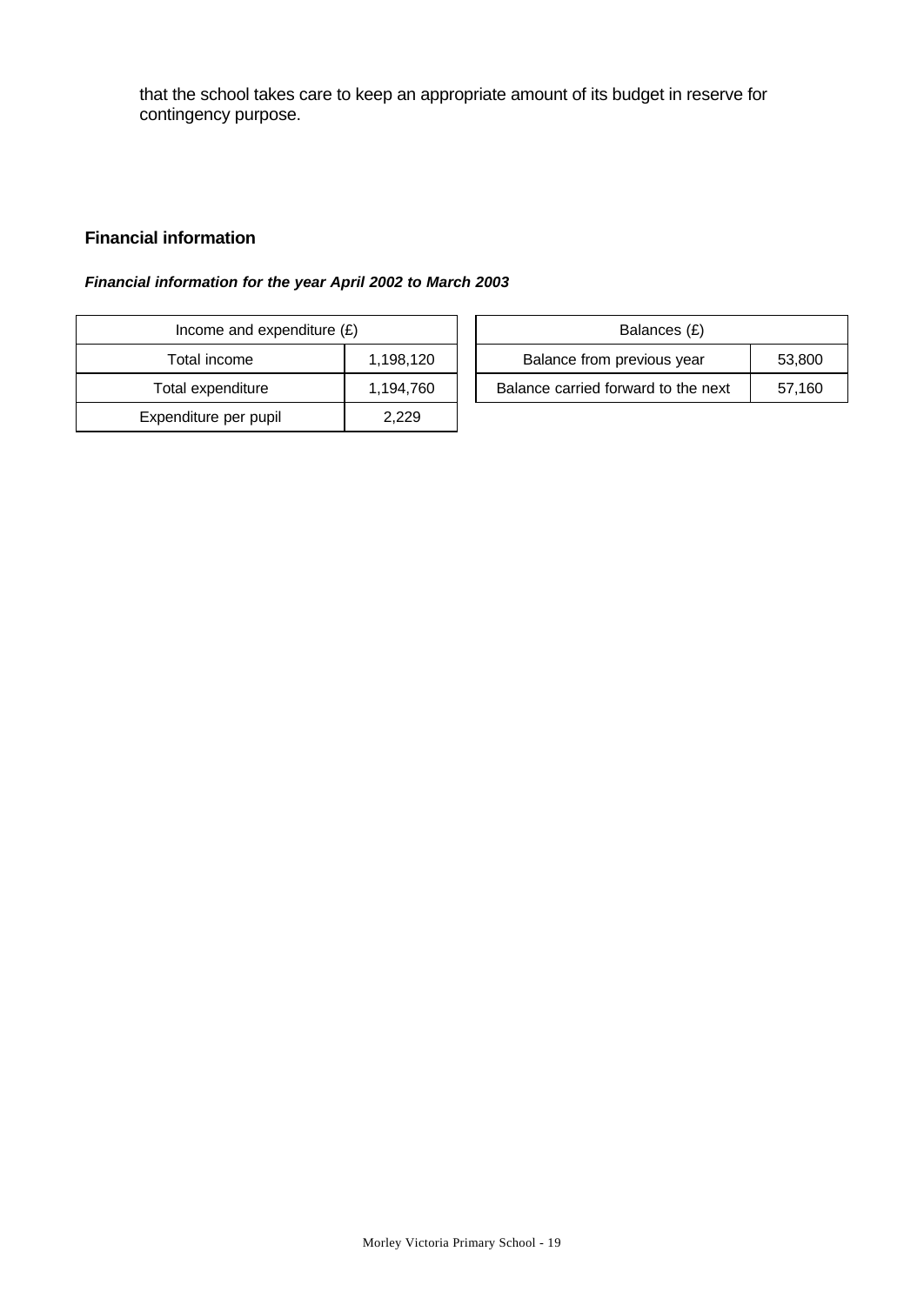# **PART C: THE QUALITY OF EDUCATION IN AREAS OF LEARNING, SUBJECTS AND COURSES**

# **AREAS OF LEARNING IN THE FOUNDATION STAGE**

**Provision is very good in all areas of learning and has strengthened since the good position reported at the time of the previous inspection. There is very effective leadership of the Foundation Stage of Learning.**

## **Main strengths and weaknesses**

- During their time in the nursery and reception classes children are provided with a very good range of activities to help promote their academic, as well as personal, skills. As a result they make good progress with a vast majority attaining the learning goals in each of the six areas of learning by the time they leave the reception classes.
- Reception children are able to take advantage of the excellent outdoor facilities attached to the nursery building.
- Curricular planning is very good and gives appropriate attention to aspects that are distinctive about the intake of the school.
- Teaching is very effective and makes a significant contribution to children's learning.
- There is very good attention to the needs of boys with particular emphasis on ensuring that they have positive attitudes and to making writing tasks exciting for them.
- There are very comprehensive procedures in place to help children settle into the routines of the nursery and reception classes.
- One of the initiatives which has a positive impact on children's ability to settle is that the youngest children transfer from the nursery to reception first so that they spend longer in smaller groups.

# **PERSONAL, SOCIAL AND EMOTIONAL DEVELOPMENT**

**Provision in personal, social and emotional development is very good. Teaching and learning are very good and the majority of children are on course to meet the early learning goals in this aspect of learning by the time they leave the reception classes. Leadership and management of this aspect are very good.**

### **Main strengths and weaknesses**

- The teaching pays particular attention to ensuring that boys have positive attitudes.
- Children who start school unable to take turns or share quickly learn to work together with others.
- There are good links between the provision and the 'Investors in Pupils' programme that older pupils experience.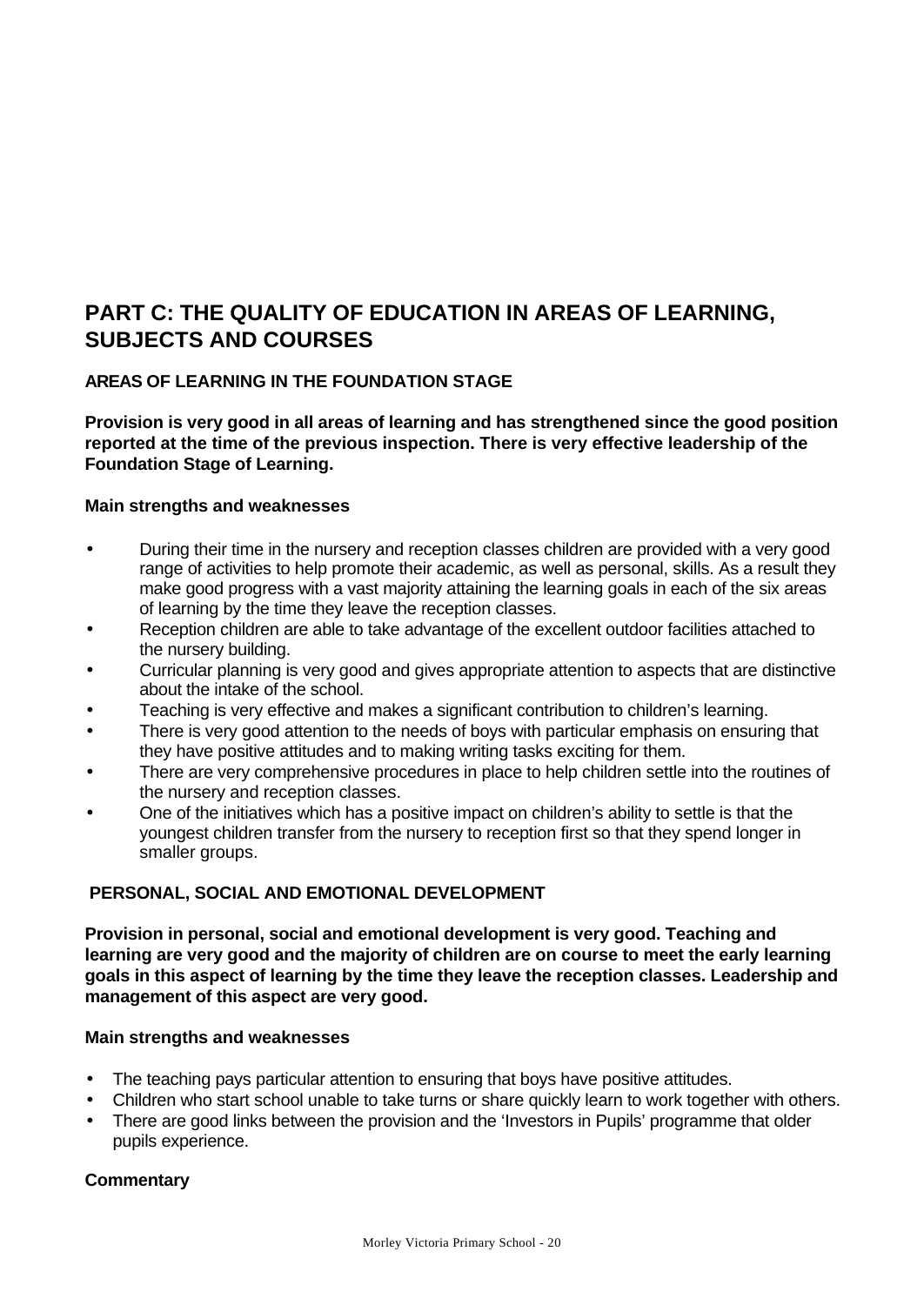45 The adults in the nursery and the reception successfully help all children, even those who have only been at the nursery for a few days, to settle quickly. There are no tears and most children are able to show some levels of independence very quickly. The use of the bear 'Little Ted' is very effective in helping children to learn about looking after special things and friends. A great deal of work is needed to help children to willingly say 'please' and 'thank you'. There is particular attention given to help boys settle and they are provided with activities that they find motivating. Snack times prove to be an important time for adults to focus on politeness and manners and this is paying dividend very quickly, although many still need reminding of what to say. The staff are quick to praise children and their self-esteem is raised as a result. The use of the outdoor play area helps children gain confidence in 'being brave'. Children learn to ride their wheeled vehicles through tunnels and over bridges. The majority do so cautiously at first but quickly pick up courage and do so at speed after a few attempts. In the reception in particular, there is emphasis on ensuring that children can independently move onto activities that are set out for them. This enables the adults to work for prolonged periods with small groups of children.

# **COMMUNICATION, LANGUAGE AND LITERACY**

**Provision in communication, language and literacy is very good and helps children to make good progress. The majority of children attain the early learning goals by the time they leave the reception classes but very few move beyond this point. The teaching for this aspect is very good as is the leadership.**

## **Main strengths and weaknesses**

- There is a great emphasis on developing children's speaking and listening skills.
- Children with special educational needs in this area are identified very quickly and good quality support is provided.
- Children learn to have a love for stories and know how to look after books.

# **Commentary**

46 The vast majority of children find listening in large groups difficult. However, staff very quickly establish patterns where only small groups are listening to an adult at any time. There is a great deal of sensitivity about how long children can sit and listen. Great care is taken to maximise opportunities for children to respond to questions or to speak about an area of interest they have. The children's use of Standard English is a concern as is the confidence levels of many children to say things in a group situation. Within a short time most children have gained a great deal of confidence to speak out in front of others but they tend to use a limited vocabulary. Children get to know a range of books from early on. They all know how to handle books and nursery aged children quickly learn about how a book works. Reading skills are taught in a enjoyable way with a great deal of attention given to introducing children to sounds and to using pictures to tell a story. In the nursery there is good attention to helping children recognise the visual, as well as the tactile, element associated with different letters. A range of interesting activities helps children associate the sound of the letter to its shape. In the nursery children are provided with a number of activities to get them used to recording things in writing. Lists, letters and captions are created as children engage in different activities, such as sending birthday cards and writing shopping lists. In the reception this is developed more formally with particular attention given to helping boys to write for purposes that engage and excite them.

# **MATHEMATICAL DEVELOPMENT**

**Provision in mathematical development is very good. Most children achieve the early learning goals despite many starting school with little knowledge or understanding of number. Teaching is very good as is the leadership in this aspect.**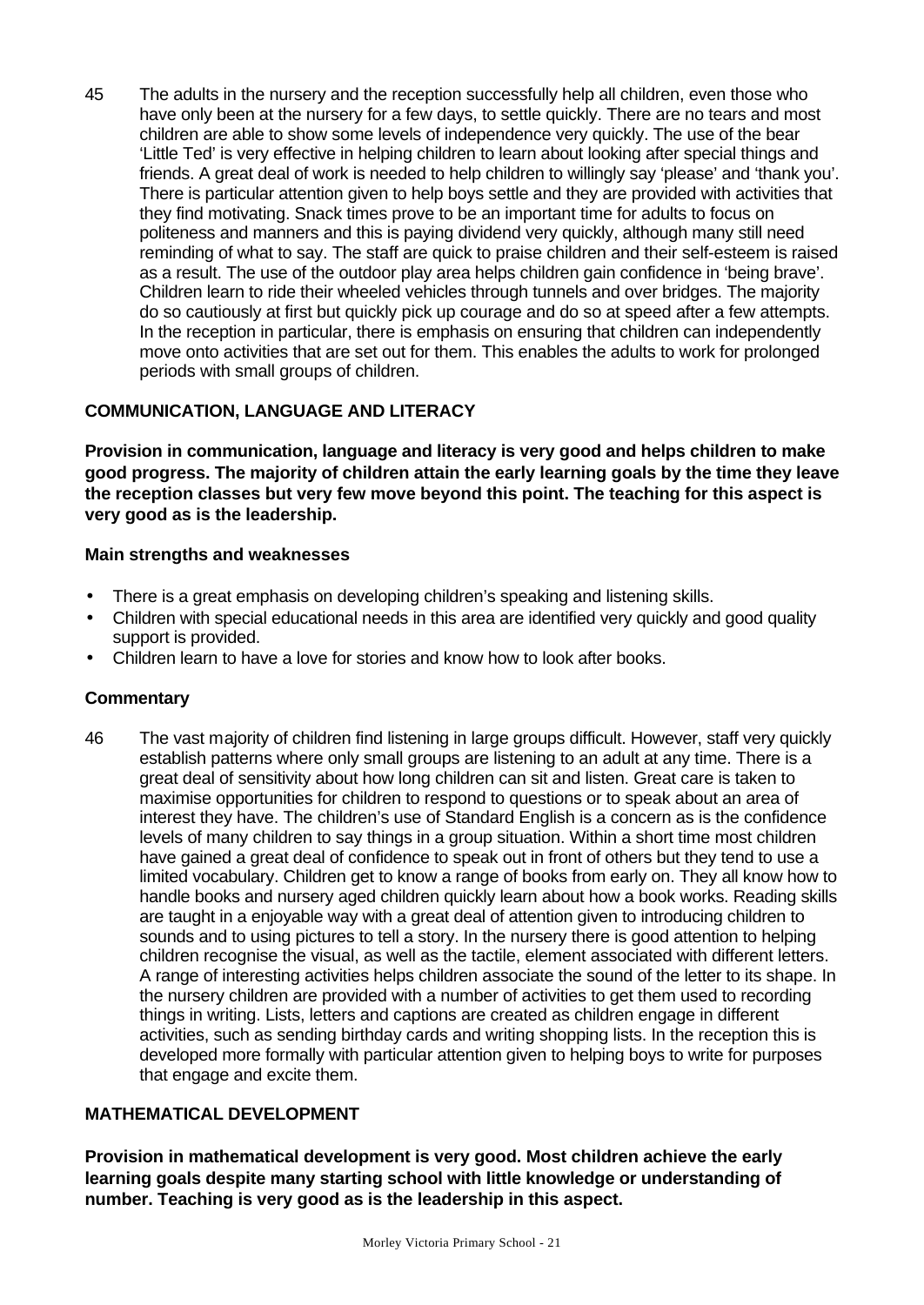## **Main strengths and weaknesses**

- There is a well established outside mathematics trail used regularly to help link children's mathematical development with the outside environment.
- Children make good progress in this area of learning with number work being particularly
- Teachers help children to get to know a good range of number rhymes from early on. strong.

## **Commentary**

47 Staff are aware that there a number of children who start school with limited awareness of number rhymes and therefore give a great deal of attention to developing this part of children's knowledge and understanding of number. Counting is a very important focus from early on with staff maximising opportunities for children to count items and engage in activities like counting the number of children in each group. In the nursery there is very good attention to helping children learn about shape and measurement by using the outside environment. By the end of the reception most children can count to 20 and sort a range of items according to size, colour and shape. They are able to count on to add two numbers together and have some understanding about removing items when carrying out subtractions. They know the names of at least five two-dimensional shapes and can recogniser these in the outside environment, for example, road signs.

### **KNOWLEDGE AND UNDERSTANDING OF THE WORLD**

**Provision in knowledge and understanding of the world is very good, especially when it comes to using information and communication technology. Most children attain the early learning goals although few move beyond them. The teaching is very good and the leadership for the area is also very good.**

### **Main strengths and weaknesses**

- Children show good skill levels when using the computer.
- They learn about looking after animals and know what is needed to make things grow.
- Teaching gives good attention to helping children understand more about their immediate environment.

### **Commentary**

48 Children are provided with many opportunities to learn about their immediate environment and make several visits to places of interest, like the local garage. They also have many visitors coming into school and there is particular attention to giving children strong role models in these instances. The staff are very effective in creating different environments within the classroom to provide children with experience of different places like a jungle. Children learn to use the computer and have access to the computer suite. They can move the cursor successfully and click on and place items in different places on the screen. They know the terms 'mouse', 'keyboard' and 'program'. Reception aged children learn about different themes associated with science and can talk about electricity and light with some confidence and knowledge.

## **PHYSICAL DEVELOPMENT**

**Provision in physical development is very good and greatly enhanced by the outside play area. Most children attain the early learning goals for this aspect of learning. Very effective use of the outside area is a key component of the very good teaching and leadership.**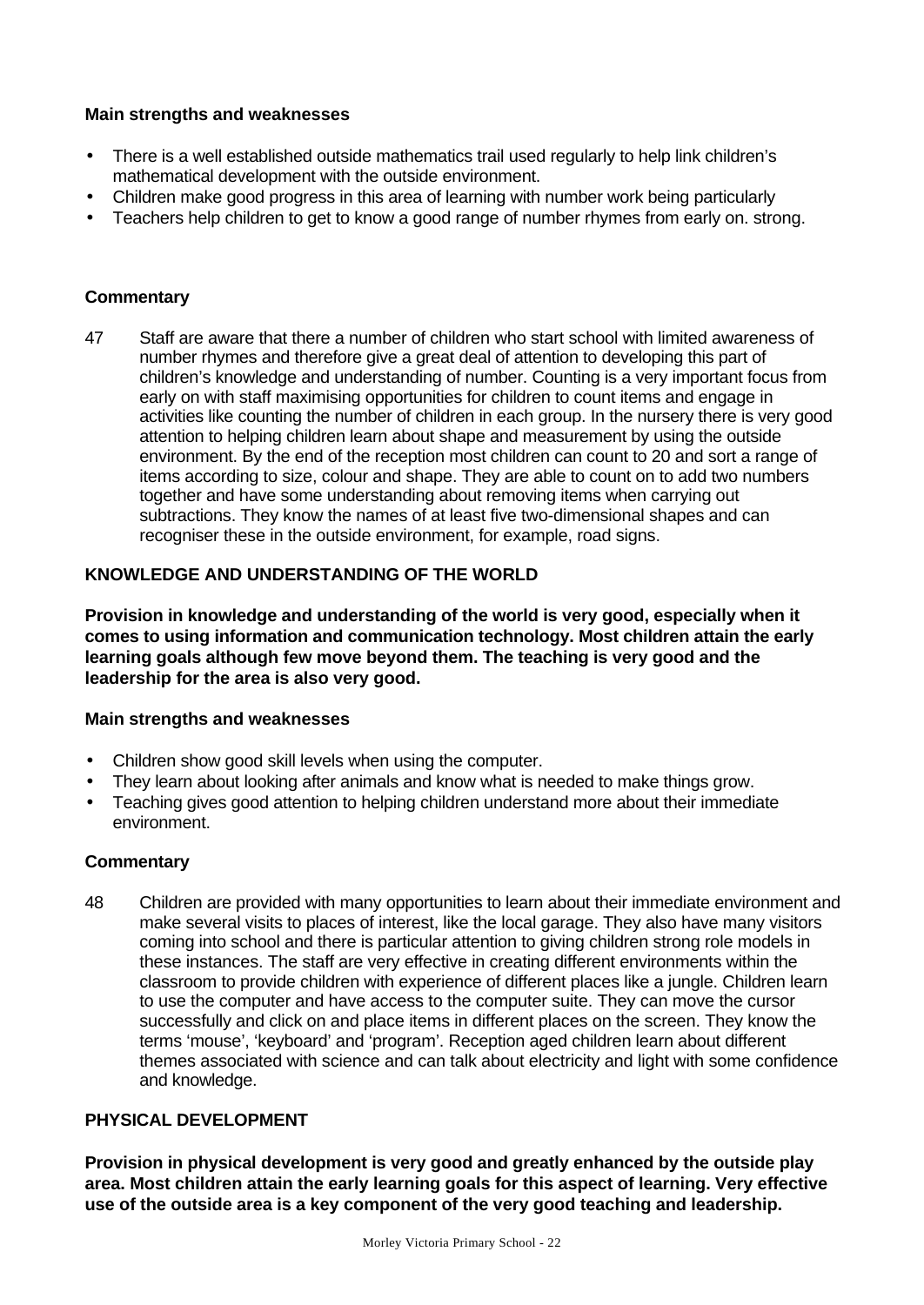## **Main strengths and weaknesses**

- The excellent outside area provide children with an exciting and creative area to explore.
- A range of very good resources is provided to help children make the most of the outside facility.
- Staff are very aware of what they want children to achieve in the outside area and check carefully on children's progress.

## **Commentary**

49 All staff give a high priority to this aspect of learning. There has been a great deal of planning time spent to ensure that the outdoor area is just right to meet the needs of all the children. Although the main outdoor environment is attached to the nursery, reception children have access to it as well as access to a small, but well planned, outdoor area that is situated between the two reception classrooms. In addition, reception children have physical education lesson in the main hall where they participate in dance and gymnastics work. Apart from the opportunities for children to use their whole bodies during outdoor activities much attention is given to developing children manipulative skills. Children have regular access to play dough, construction materials and cutting and sticking equipment. During these occasions children show an increasing maturity as they learn to be more accurate with their cutting, sticking and joining of materials. In addition to the physical activities there is much attention to helping children recognise how important it is to have a healthy lifestyle. By the time they end their reception year children are able to explain why it is important for them to exercise.

## **CREATIVE DEVELOPMENT**

**Provision in creative development is very good. Very good attention to developing children skills in this aspect of learning results in most children attaining the early learning goal despite many finding it difficult to think creatively when they start school. The teaching and leadership are both very good.**

### **Main strengths and weaknesses**

- Music is a very important part of the provision.
- Children learn to experiment with art materials and find out about texture and colour by looking at the work of a range of different artists.
- Staff successfully work on developing children's creativity because they recognise that it is a particular weaknesses amongst several children when they start school.

### **Commentary**

50 Music forms a major part of the Foundation Stage curriculum with children having regular access to a range of instruments. They also sing as a group very frequently. Art is also an important area with children learning about the work of one famous artist each half-term. They experiment with paint and work on mixing paint to different consistencies so as to experience laying paint onto different surfaces. They as very good at trying to make use of the technique used by the artist they have been studying and the end results are often very pleasing. The staff give good attention to exploring the creative awareness of boys and choose themes like pirates and islands to capture their imagination. Creative weeks form part of the curriculum with staff being very determined to give extra attention to this area of learning in an effort to improve children's skills in this part of their work.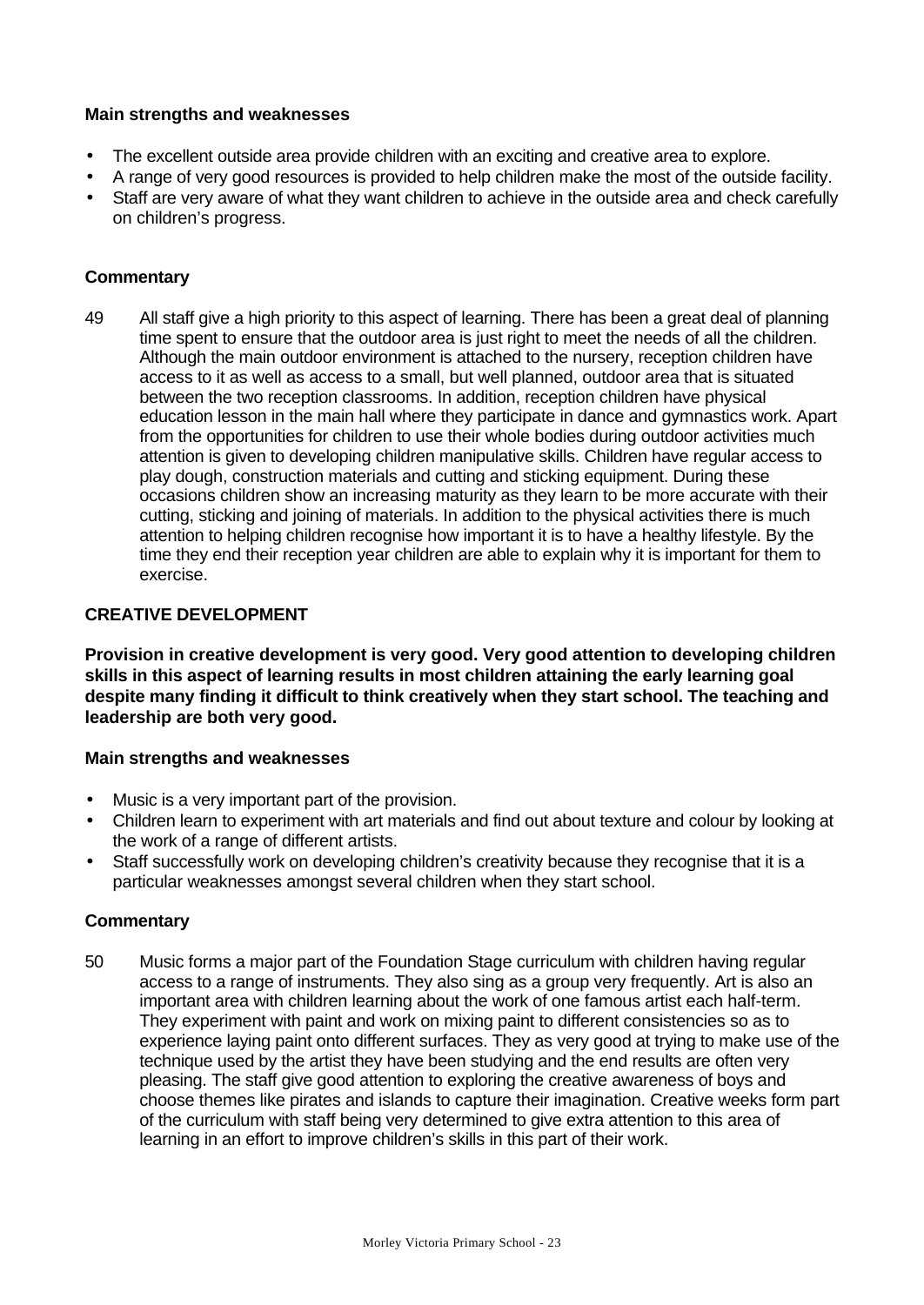### **SUBJECTS IN KEY STAGES 1 and 2**

#### **ENGLISH**

**Provision in English is very good. Although pupils' National Curriculum test results are not as impressive as they are for mathematics and science there is none-the-less evidence of pupils achieving well.**

#### **Main strengths and weaknesses**

- Pupils achieve well throughout the school with pupils who have special educational needs achieving very well.
- Pupils use very good expression when they read and they are able to use a range of skills to read unknown words.
- There has been a marked improvement in the achievement of boys, particularly in writing.
- The limited range of their vocabulary and the inconsistent use of Standard English hinder the attainment of more able pupils in writing.
- Teaching is very good and is having a very positive impact on pupils' learning and achievement.
- There is very good subject leadership.

- 51 Standards at the end of Year 6 are improving but not at the same rate as they are doing for mathematics and science. At the end of Year 2 standards in reading and writing have been in line with national expectations for the past few years. There has been a determined effort to improve pupils' vocabulary and their use of Standard English and this is beginning to pay dividends. However, the school recognises that it is taking a long time to see the impact of this improvement in National Curriculum test results both at the end of Year 2 and Year 6.
- 52 When pupils start Year 1 they are confident in handling reading materials and enjoy exploring writing for different purposes. Many have met the Early Learning Goals for communication, language and literacy at the end their reception year but very few have moved beyond this. The main sticking point is undoubtedly pupils' ability to express themselves fluently using a full range of descriptive words. This is again the issue in Years 1 and 2. During these two years pupils develop a confidence in their communication and are keen to be involved in class discussions. Their reading develops well with many pupils widening the range of reading books they are familiar with and being able to work out how to use reading for the purpose of research. It is in the area of writing that many more able pupils find it difficult to attain at the higher levels. Pupils achieve well in writing because there is marked improvement when comparing their abilities at the beginning of Year 1 with their ability at the end of Year 2. There is very good progress in the secretarial skills with pupils beginning to use more mature punctuation, attempting to spell words that are not familiar to them and their handwriting is impressive. It is pupils' creative ideas that are letting them down. This is partly due to their lack of expressive language, both orally and in written form.
- 53 As pupils move on to Years 3 to 6 the issues relating to the use of Standard English remains a problem area, as does the range of the vocabulary used in their written work. Pupils continue to achieve well in their reading and older pupils in particular can talk with confidence about a range of authors they know and like as well as indicating what preferences they have for the style of books they read. There are improvements in pupils' oral communication skills. They can make points very well and can sustain an argument and listen to the point of view of others. However, too frequently they make the same grammatical errors, usually associated with the tenses they use. These grammatical errors also occur in their writing. The most common error is the continued use by more able pupils of the word 'what' for 'that'. Examples such as, 'He speaks in a low-toned voice *what* echoes wherever he goes.' tend to perforate the text. On the whole there is good improvement in pupils' writing. By Year 4 pupils are able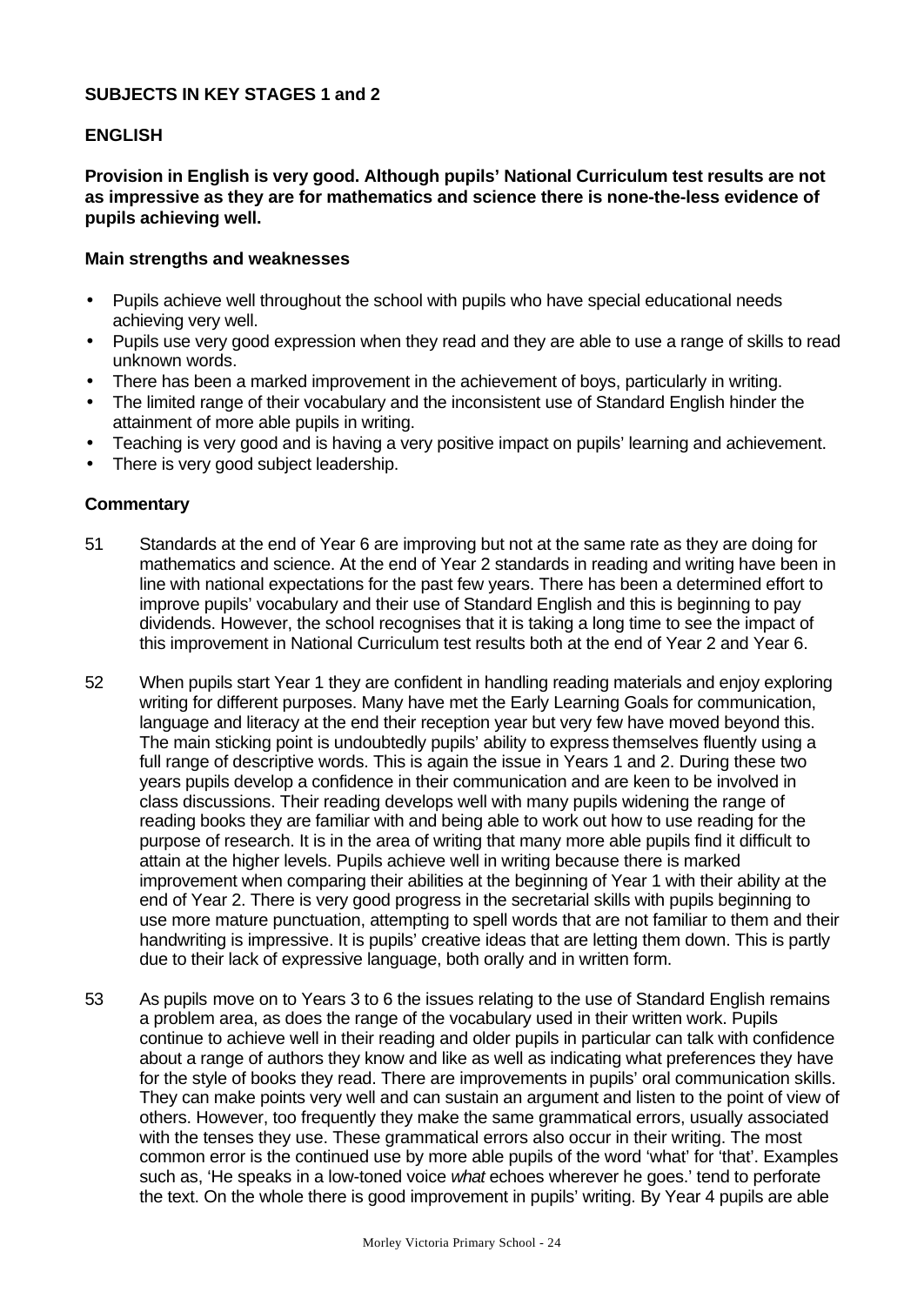to open their stories with well-constructed phrase or sentences and are able to use text for effect, for example, use of capitals or italics to emphasise points. Sentences tend to be simple with little evidence of complex or even compound sentences being used. Their punctuation is good as is their handwriting and spelling. There is much improvement by Year 6 where pupils are confident enough to use a range of interesting adjectives and are able to summarise effectively. More able pupils are particularly adept at bringing their thoughts to an appropriate conclusion, for example, *'Different theories exist but one man remains a prime suspect.'* By the end of Year 6 more able and average ability pupils are able to express themselves very clearly. They get across what they want to say in many different contexts. However, few are able to write using a depth of vocabulary that would be expected for brighter pupils. This is restricting the level of creativity that comes across in the writing.

- 54 Pupils with special educational needs are achieving very well. Many of the pupils with learning difficulties end up attaining at the level expected for their age by the end of Year 6 because their needs have been accurately identified and a range of adults who work in classrooms expertly supports them. These pupils are very motivated and keen to succeed.
- 55 Pupils have very positive attitudes in lessons and behave extremely well. They often spend time outside the lessons discussing aspects related to the lesson they have been engaged with. This was most apparent in a Year 6 lesson when pupils were working on a mystery. Pupils congregated at break time to discuss their theories and quite a good-humoured, but heated, debate ensued. A number of pupils who could easily be disruptive in classrooms are very engaged in their work aided by the support they receive from the learning mentor at the school. These pupils have made remarkable progress over time and achieve very well as a result. Many lessons build on pupils spiritual awareness, as noted in a Year 1 lesson about being afraid and exploring how they feel at that time.
- 56 The teaching is very good overall and is having a very positive impact on the learning that is taking place. Teachers make very good use of the National Literacy Strategy and are aware of helping pupils to use their literacy skills across the curriculum. Teachers show very good levels of expertise as they give emphasis to pupils' spoken English as young pupils rehearse what they want to write by saying sentences out aloud to see if they make sense. There is a high priority given to drama, again in an attempt to help pupils' creativity. In one Year 1 lesson the teacher played the part of a main character in a story that was being read to the class. The fact that she did not move out of role helped the pupils to be creative. In Year 2 pupils had a similar experience as they went on a journey to outer space using the newly discovered fuel that their class teacher (the professor) had invented. Although the teacher had to work very hard to get the pupils to offer their own ideas it none-the-less served the purpose of helping their creative effort.
- 57 Teachers in Years 3 to 6 give much attention to the content of their lessons so as to engage boys. For example, a play script used in Year 4 contained just the right amount of humour to engage all the pupils, but boys were particularly captivated. Similarly in a Year 6 lesson the focus on a mystery and trying to work out who murdered the 'lady of the house' had boys enthralled. Teachers, throughout the school, make it clear what pupils are expected to produce at the end of each lesson. In some cases there are clear targets associated with the tasks, which again has several boys very motivated. The use of learning targets in general is enhancing the quality of the work taking place because it is helping pupils know what it is they need to do next in order to improve. In the vast majority of lessons there is very good attention to the needs of pupils of different ability.
- 58 The quality of subject leadership is very good and has several outstanding features associated with it. The way the co-ordinators have evaluated the test results, focused on the achievement of different groups of pupils, taken action to address issues and then carefully checked on the impact of their actions is especially impressive. As a result of their work several groups of pupils have benefited, these include, boys, pupils who were lacking motivation and those with special educational needs. Subject leadership builds into the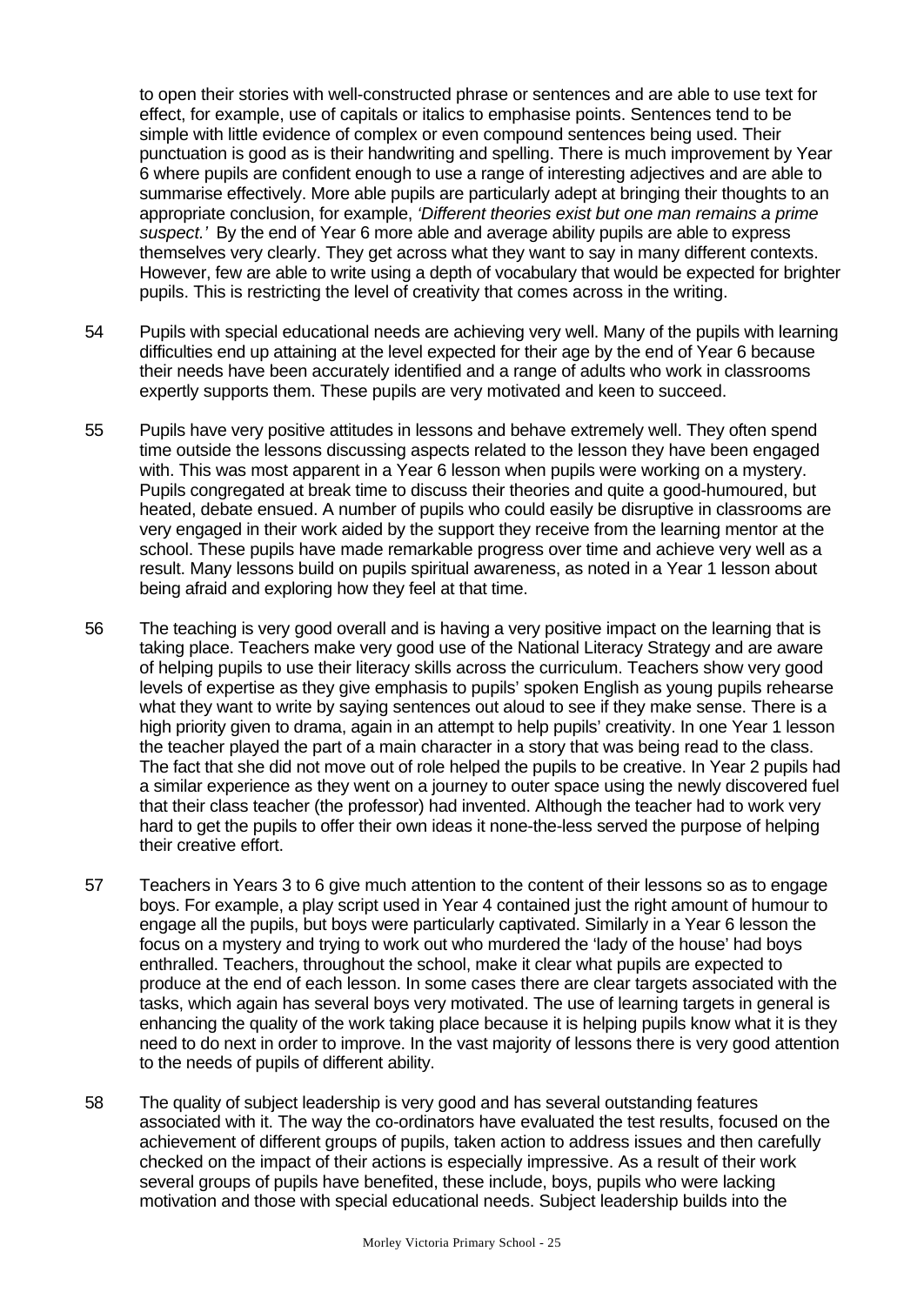school's leadership and management teams and as a result is having a very important impact on the achievement of pupils. There is recognition that it is going to take a little while before the full impact of their work is going to improve pupils' attainment but there are already several positive shoots which will need additional time to flourish.

## **Language and literacy across the curriculum**

**59 The impact of pupils' language and literacy across the curriculum is very good.** There is high priority given to this aspect of the school's work. Many literacy sessions take their main text from work that is on-going in history, geography or religious education. There is a high priority given to using books for the purpose of research and pupils are very confident when finding information on the Internet. As a result many pupils, especially boys are reading non-fiction books on a regular basis. Science is a subject where the use of literacy is seen at its best. Pupils have opportunities to write for a broad range of purposes with examples of reports, explanations and arguments. The impact of the school's strategy for raising standards in speaking and listening were apparent in many lessons in science, geography and history.

# **MATHEMATICS**

**Provision in mathematics is very good and rapidly improving. National Curriculum test results at the end of Year 6 are impressive reflecting the pupils' good achievement throughout the school.**

### **Main strengths and weaknesses**

- Pupils achieve well throughout the school and this is beginning to impact on National Curriculum test results with pupils with special educational needs achieving very well.
- Pupils are provided with many opportunities to apply their number work in problem solving situations.
- The quality of mental and oral work in mathematics is particularly good.
- There are times when more able pupils are not provided with extension activities quickly enough.
- Teaching is very good and is having a very positive impact on pupils' learning and achievement.
- There is very good subject leadership.

- 60 Standards at the end of Year 6 are improving with a large percentage of pupils (46 per cent in 2003) attaining at the higher level (Level 5). Very few pupils are failing to attain at the level expected for their age. The present Year 6 is maintaining this strong position. At the end of Year 2 standards are also steadily improving, with a growing number of pupils attaining at the higher level (Level 3). Pupils achieve well throughout the school. Those with special educational needs make very good progress, as do pupils who work in small groups with adult support. Occasionally, the level of challenge for more able pupils is inconsistent. This is when they do not move on to extension activities quickly enough. There has been significant improvement since the previous inspection, especially in the quality of teaching and in the leadership of the subject.
- 61 When children start Year 1 many have met the early learning goals at the end of reception although few achieve higher. The good progress noted in the Foundation Stage of Learning is maintained with pupils improving their ability to respond to mental and oral number work. The teaching in Years 1 and 2 is very good and making a very positive impact on the pupils' learning. All teachers are very secure in their use of the National Numeracy Strategy and help pupils to work out different ways to work out problems. As a result the speed of pupils' response in mental and oral sessions is particularly impressive. By the end of Year 2 the vast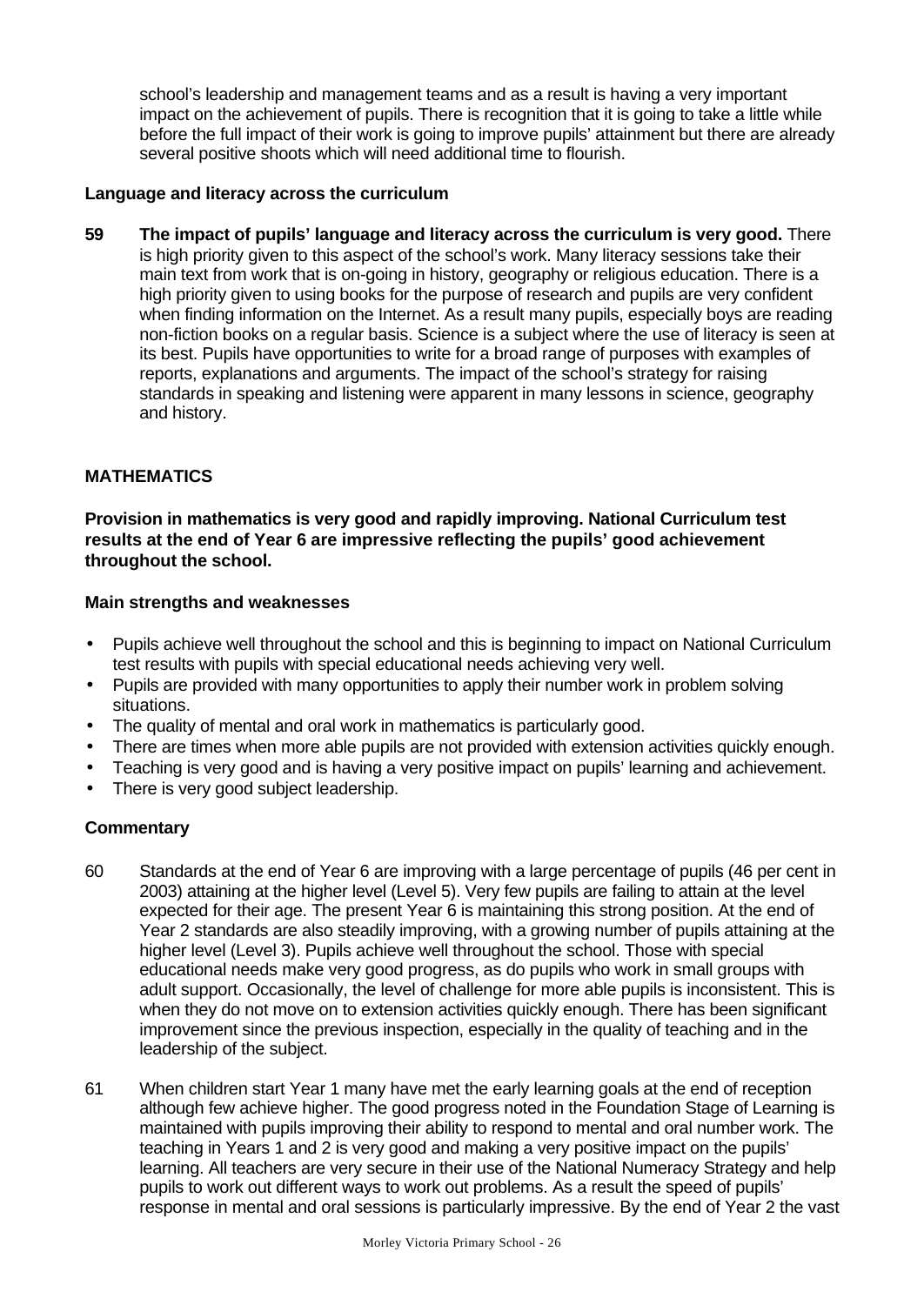majority of pupils attain the expected level for their age with about a third attaining at the higher level (Level 3). This is slightly more than the national average. All pupils achieve well with, in the main, good challenge being provided for more able. However, this remains the only area of inconsistency noted because in one or two lessons extension activities could have been introduced a little earlier. Pupils with learning difficulties achieve very well with many who did not attain the Early Learning Goal improving to the extent that they are attaining at the level expected by the time they finish Year 2.

- 62 In Years 3 to 6 the good progress is maintained with the vast majority of pupils achieving well due to the very good teaching. This is confirmed by the steady improvement in the National Curriculum test results at the end of Year 6. All the positive points noted in Years 1 and 2 are maintained for this age group with teachers challenging and supporting pupils effectively. Many use very good resources to help pupils think about working out answers. There is good attention to helping pupils apply their number in problem solving situations. In a very good Year 5 lesson, for example, the teachers spends time helping pupils to work out 'what' the problem is and 'how' they can tackle it. As a result pupils are very enthusiastic mathematicians and talk with confidence about their work.
- 63 Teachers make good use of learning targets to help individuals work out what they need to concentrate on in order to improve. There is good day-to-day assessment taking place which, combined with the careful tracking of the progress undertaken by the senior management team, helps each teacher to plan even more effectively. The subject is very well led by exceptionally strong co-ordinators. They have a clear understanding of the school's strengths and weaknesses and have been very effective in working at improving standards over the past few years. They work extremely well with the leadership team and nominated governors to help the school gain a very good understanding of the provision for mathematics throughout the school.

#### **Mathematics across the curriculum**

64 There is a very high priority given to using mathematics throughout the curriculum. This is having a positive impact in art, design and technology, science, geography, history and religious education. There is effective planning taking place in other subjects, which takes into account the skill levels of pupils of different age and ability. This enables graphs, tables and charts to be produced taking account of what pupils should be able to cope with independently. In art there is very good attention to the use some famous artists made of mathematics and the impact was seen at its best in a Year 2 lesson focusing on the work of Jackson Pollock.

### **SCIENCE**

### **Provision in science is very good and helps the pupils to achieve very well and attain well above average test results at the end of Year 6.**

#### **Main strengths and weaknesses**

- There has been rapid improvement in the achievement made by all pupils throughout the school.
- Pupils achieve very well, especially in their scientific enquiry with very good use being made of literacy, numeracy and ICT in the subject.
- Excellent 'science weeks' add excitement and interest to the subject for both staff and pupils.
- The work of the subject leaders is having a strong impact on both the school's direction and achievement in science.
- Very good relationships exist between staff and pupils, and this gives pupils the confidence to take risks, have a go and to ask probing questions of the teacher.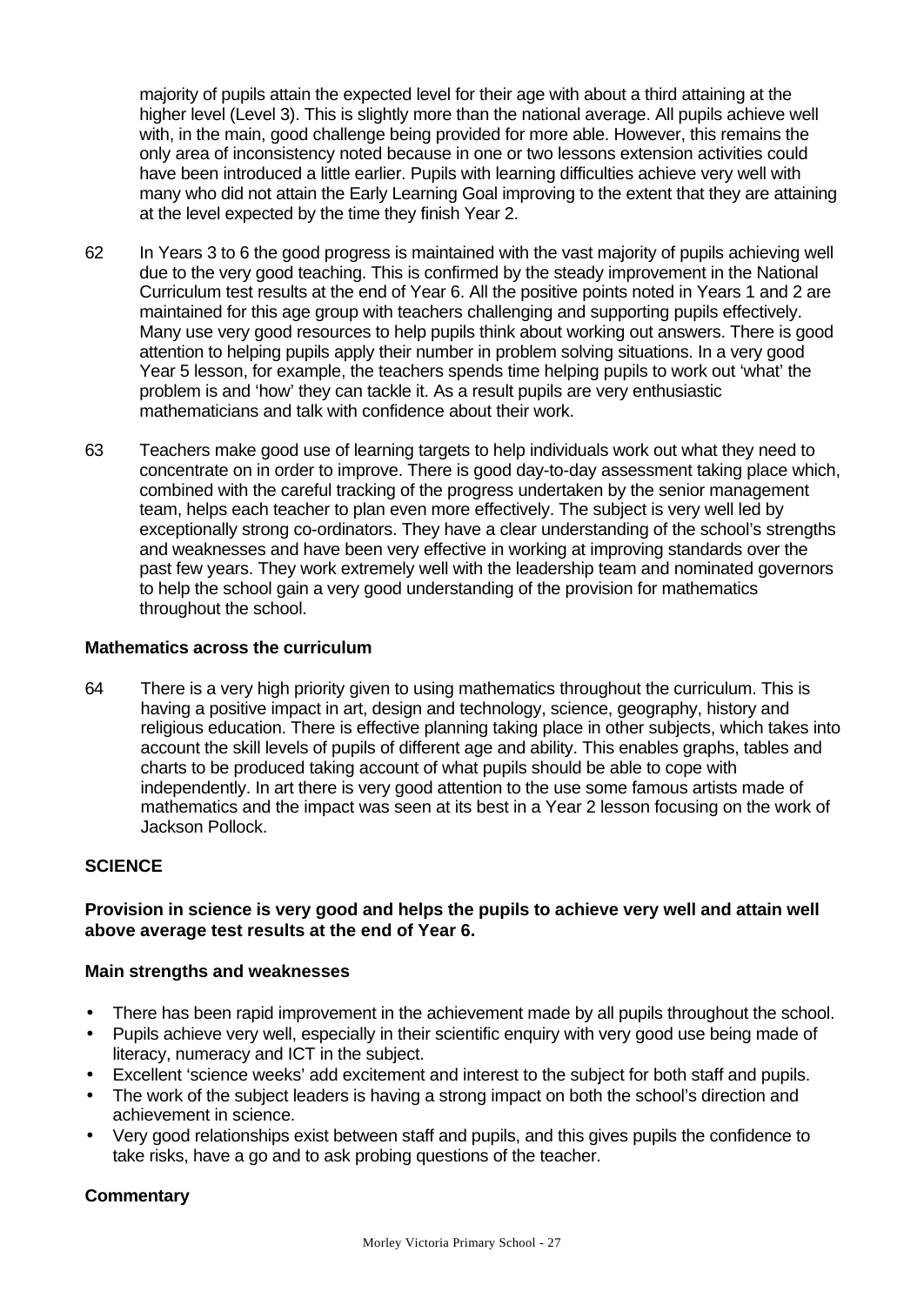- 65 There has been a significant improvement in this subject since the previous inspection with much more effective investigational and enquiry work happening. The main improvement has been in subject leadership, which is now very good compared to the weak position reported previously. Subject leaders are fully aware of how well pupils achieve and know the priorities for improvement. The excellent science week is one example of the subject leaders helping to improve the professional development of the rest of the staff. As a result, there is an emerging picture of greater achievement amongst pupils, as reflected in the 2003 National Curriculum test results at Year 6.
- 66 In the nursery and reception staff have to work hard to help children achieve the early learning goals for knowledge and understanding of the world. Throughout Years 1 and 2, they make very good progress, so that by the time they finish Year 2, they are at the level of most other pupils of that age. In Years 3 to 6, pupils continue to build very strongly upon their skills so that many are achieving levels that are well above those achieved nationally, as indicated by the National Curriculum test results. In lessons, pupils are challenged and supported so that achievement can be maximised.
- 67 There is very good provision for scientific enquiry and this is a feature of the very good teaching. This, together with the planning that is taking place to make full use of pupils' literacy, numeracy and ICT skills, is helping learning to be very effective. In the vast majority of lessons pupils are expected to carry out their own investigations and this is particularly challenging for the more able. However, in one or two lessons investigational work is too teacher-led. All teachers make effective use of resources enabling pupils to learn from direct experience, where possible. Staff prioritise opportunities for 'talk time' with pupils being provided with time to talk through solutions with their partners before committing to an answer. This was seen at its best in Year 2. Pupils are very enthusiastic about science and can work together very effectively when it is necessary to do so. They have a natural curiosity, which comes across in a positive way when they are not sure about something they are studying. This is aided by the work they undertake as part of the 'Investors in Pupils' programme because of the way pupils are expected to find things out for themselves.

# **INFORMATION AND COMMUNICATION TECHNOLOGY**

**Provision in information and communication technology (ICT) is good. There has been significant improvement in the standards and use of ICT across the curriculum since the previous inspection.**

### **Main strengths and weaknesses**

- ICT is used very well throughout the curriculum.
- Pupils' attain standards by the end of Year 6, which are better than expected for their age.
- They achieve well.
- Teachers are very confident in helping pupils to make use of ICT across the curriculum.
- The subject is very well led, helping all staff to gain in confidence when dealing with the subject.
- In many lesson pupils have to share a computer which inhibits their progress and achievement.

#### **Commentary**

68 Pupils are being effectively taught a full range of ICT skills and by the end of Year 2 and 6 respectively their standards are slightly higher than expected for their age. They have opportunities to develop their work across a full range of activities and learn to make good use of e-mail and the Internet. In most classes teachers build on the experiences that pupils have gained at home when they use their own resources. Pupils with special educational needs are effectively supported by classroom assistants and achieve well as a result.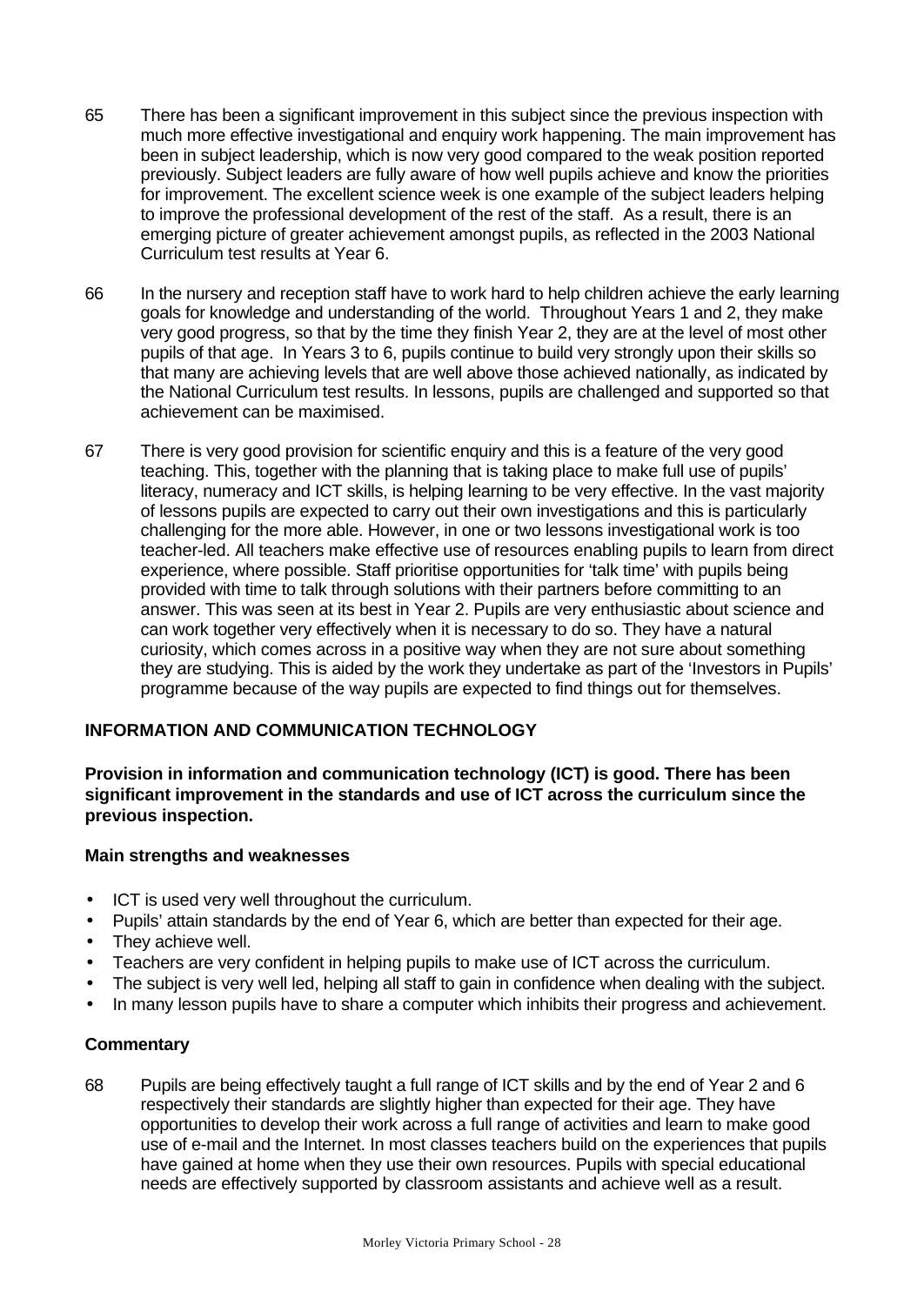- 69 Pupils are clear about what is expected of them before they enter either of the two computer suites. Teachers work to a well-organised planning system, which has been developed by the subject leaders. There is little time wasted with teachers making sure that pupils are able to maximise the time they have in front of the computers. Work is carried out at a demanding pace with teachers making full use of the 'demonstrator mode' to help pupils understand what is expected of them. When pupils are expected to share a computer the pace is not as good and the progress is therefore not as rapid.
- 70 Confidence levels are high amongst pupils and there are good levels of co-operation when they need to share resources, as was noted in one Year 5 class. The lessons capture pupils' interest and they enjoy the challenges that are posed. Year 6 pupils have access to the facilities at a local college and this is something that they all look forward to. Pupils are appropriately assessed on their ability to use ICT in other subjects through a series of carefully constructed tasks. These take account of their ability to recognise and understand which features are best suited to different situations. Very good leadership has been maintained since the last inspection. The subject leaders know the strengths and weaknesses of the subject and have a good idea of achievement because of the very good monitoring that takes place. Subject leaders work very effectively to help drive the school improvement plan forwards, and current priorities have been outlined which include the installation of a cooling system, further training for staff and the introduction of interactive whiteboards into classrooms.

#### **Information and communication technology across the curriculum**

71 There is widespread use of ICT across the curriculum. This is a strong feature of the subject. In English, pupils use computers to help improve their reading and to develop their written skills. They learn to set out work in a range of interesting ways, such as in the form of newspapers and also make regular use of spelling programs. In mathematics, pupils use the ICT facilities to create charts, graphs and play mathematical games. In science there is a high priority given to ICT with very effective use made of databases to classify information. The Internet is used extensively as pupils research work in history, geography and religious education.

#### **HUMANITIES**

*Only a limited number of lessons were seen in geography and history and the judgements are mainly based on pupil discussions and scrutiny of work*

#### **Religious Education**

### **Provision for religious education is satisfactory.**

#### **Main strengths and weaknesses**

- Teaching is good and having a positive impact on pupils' learning.
- Pupils achieve appropriately. The very good support for pupils who have learning difficulties helps these pupils achieve well.
- An extensive range of resources is available to support the curriculum.
- Subject leadership is good.
- There is still some work to be done on developing schemes of work for all aspects of the subject so as to improve the progression in pupils' learning.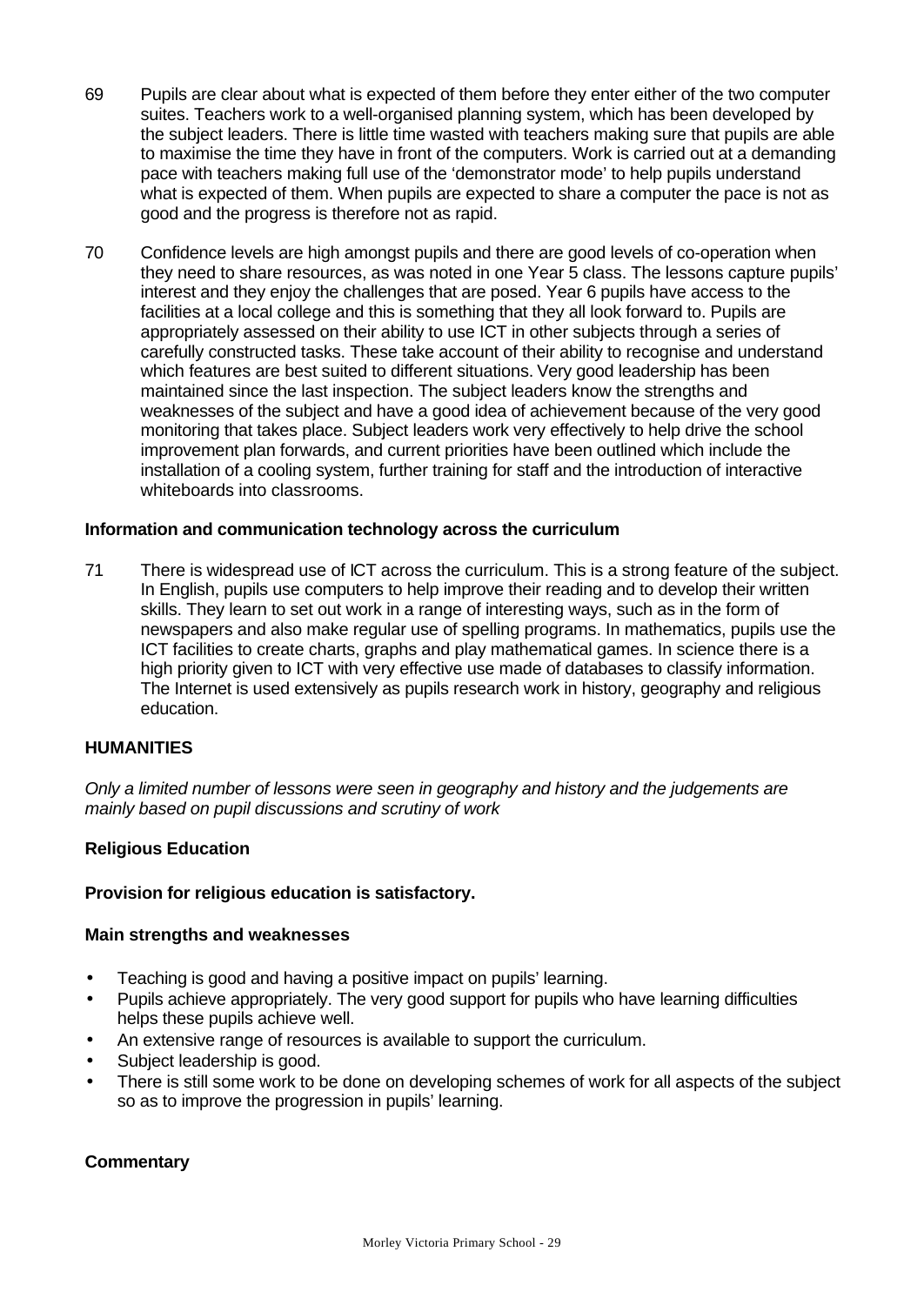- 72 Throughout the school pupils attain at the levels expected for their age and achieve satisfactorily. Pupils who have learning difficulties, including those with special needs, achieve well. The level of support for lower attaining pupils is very good and this is helping them to make good progress. Subject leadership is good with a new partnership settling down well to provide very effective support to the rest of the staff.
- 73 By the end of Year 2 many pupils can talk confidently about their feelings when they give or receive gifts. They have a good knowledge of Christianity and recognise why certain places are very special to different people. As they move through Year 3 to 6 they have access to a range of religious artefacts. This is helping them to develop a growing understanding about how important certain religious artefacts are to different faiths and have some knowledge of their historical as well cultural importance. Teachers effectively use 'moral dilemma' scenarios to help pupils to ask questions about matters of right and wrong.
- 74 The curriculum gives good attention to pupils' personal and social issues and this helps pupils to respect each other's point of view and be tolerant of other faiths and beliefs. Teaching is good and takes full account of pupils' abilities with good opportunities for more able pupils to carry out research, sometimes using the Internet. There is good use made of displays around the school to help remind pupils of the artefacts associated with different faiths.

## **Geography and History**

### **Provision in geography and history is good.**

#### **Main strengths and weaknesses**

- A well-organised curriculum giving pupils access to a full range of geographical and historical experiences.
- Effective use of literacy, numeracy and ICT in both subjects.
- Pupils are enthusiastic about each subject.

### **Commentary**

- 75 In both subjects the work scrutiny and discussions with pupils show that pupils are attaining at the level expected for their age with a number moving beyond this. This indicates good achievement when compared to the knowledge and understanding of pupils when they start Year 1.
- 76 Good use of literacy is evident in Year 2 accounts of the fire of London with pupils being encouraged to be very vivid as they describe 'the fire licking and spitting like a monstrous creature'. They have a good understanding of the issues facing people who lived through the fire and in another topic covered are able to talk with good knowledge about the life of Florence Nightingale. In geography the same Year 2 pupils are able to appreciate the physical and human features associated with different countries across the world.
- 77 The quality of the conversation with pupils in Years 3 to 6 show that they have learnt a great deal about the important episodes in Britain's past. They can see why different tribes and invaders would have found it advantageous to conquer the lands of their neighbours. Older pupils are able to empathise with children who were evacuated during the Second World War and explain why they would not have liked to be re-located. In geography, pupils are able to contrast the economical and physical features of their town and a seaside resort. Year 6 pupils have good knowledge about the power of rivers and the way they can shape the landscape.

# **CREATIVE, AESTHETIC, PRACTICAL AND PHYSICAL SUBJECTS**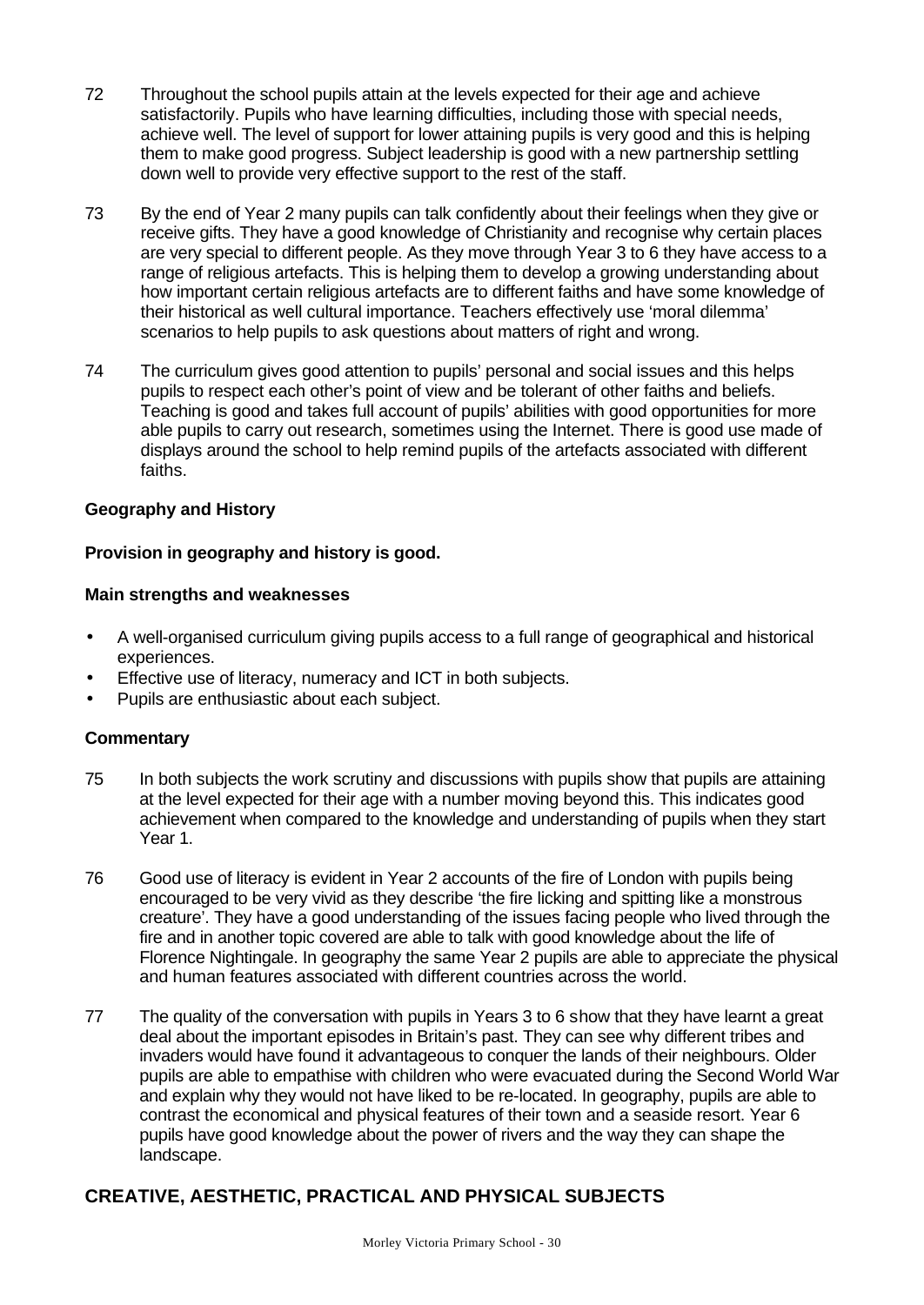## **Art and Design and Design and Technology**

**Provision in art and design is very good.** Although no design and technology lessons were seen and very little work had been completed at this early stage of the term, work from last year shows that standards are good for this subject.

### **Main strengths and weaknesses (art and design)**

- High standards have been maintained since the previous inspection.
- The teaching seen was either outstanding or very good.
- The subject leader has a very good understanding of the school's strengths.
- The excellent creative arts week has helped the subject's profile.

### **Commentary**

- 78 Art has a high profile in the school. Pupils' attainment is better than expected for their age with good achievement evident because of the wide range of opportunities available for pupils to develop their art skills. The creative arts weeks help pupils to become excited about the subject and the high level of staff training in the preparation for the week increases staff skills. There is very effective use made of the work of famous artists to boost the skills and techniques of the pupils. This is evident in the very high quality of work on display throughout the school.
- 79 The teaching is of high quality with staff prioritising the development of pupils' observational skills in a thoughtful and effective way, by emphasising line rather than form - as a result pupils becoming very good at drawing. High personal skill level and enthusiasm of teachers is helping to raise the performance of pupils. Teachers effectively use art as a vehicle to enhance work in other subjects such as mathematics and science. There is also effective use made of ICT in the subject. In the lessons seen teachers were very effective in challenging pupils who persevered with tasks they originally thought was very difficult. Pupils take a sense of achievement and pride in their art work, which is professionally framed, displayed and sold to parents during an 'art gallery' week. Pupils' understanding is enhanced by visits to local art galleries and when artists visit the school. The subject leader is very effective in giving art such a high priority and there is a good understanding about the school's strengths and future development points.

#### **Music**

### **Provision in music is very good.**

#### **Main strengths and weaknesses**

- The quality of singing is very good.
- The school has sustained the very high levels of provision for music and pupil achievement remains good.
- Subject leadership is very strong.
- School has a very positive reputation for the quality of its musical productions.

### **Commentary**

80 The school has a strong tradition for music and has maintained high standards for several years. Pupils attain at levels that are beyond those expected for their age. They make good progress as they move through the school and achieve well. More able musicians have ample opportunity to learn to play a musical instrument and the vast majority do so. The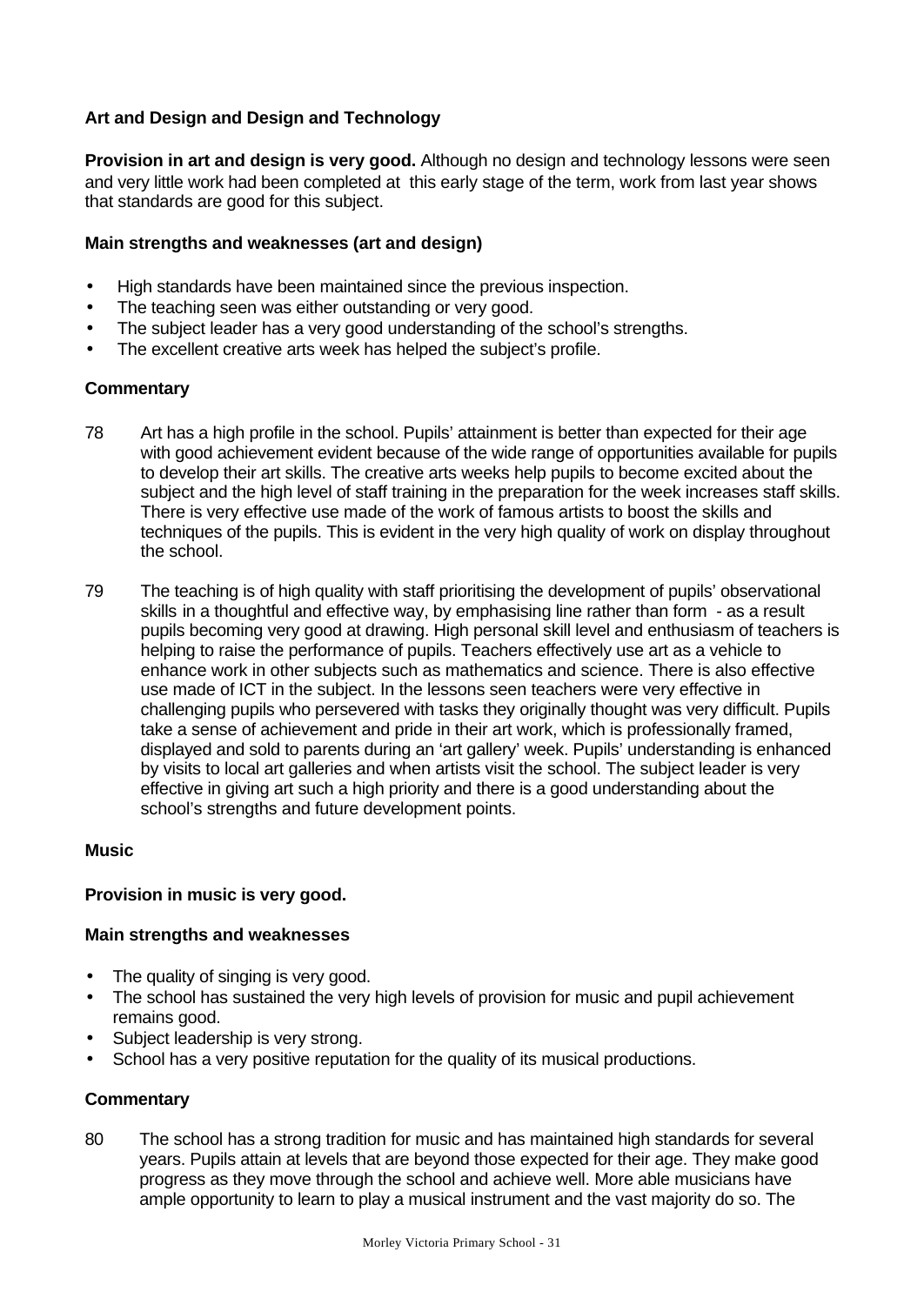quality of singing, both as small groups and when in a large group such as assemblies, is very impressive. Pupils are confident performers in front of their peers and broader audiences and regularly do so during school productions and when invited to prestigious events within the town. The school has a successful orchestra and a range of choirs, one especially focusing on boys.

- 81 Pupils have very positive attitudes and boys in particular take up the opportunity to learn to play an instrument and enjoy singing. When provided with the opportunity to do so pupils work well in small or larger groups and there are very good levels of co-operation.
- 82 All teachers are confident enough to teach their own class music and this is supplemented by the teaching of specific instruments, which is led by peripatetic teachers. The subject leadership is exceptionally strong. The co-ordinators work as a team and have opportunities to meet and work together. They have a very clear understanding of standards in music across the school. There is a clear strategic plan and very clear well planned priorities for future improvement and development of music within and across the school in 2003/2004. Co-ordinators have undertaken a range of monitoring strategies and evaluated well the impact of the work. This results in them having a clear understanding of the strengths and weaknesses of music across the school.
- 83 For **physical education** it was not possible to see any lessons being taught. However, there is effective use of outside experts to promote good work in danced.

# **PERSONAL, SOCIAL AND HEALTH EDUCATION AND CITIZENSHIP**

Provision in personal, social and health education is **excellent** and its impact crosses every aspect of school life.

### **Main strengths and weaknesses**

- The school's involvement in the Investors in Pupils programme helps all pupils to be involved in making decisions.
- Pupils are provided with many opportunities to discuss important issues that effect them both personally and socially.
- The leadership for this area is very good.

- 84 Although few lessons entitled personal, social and health education were seen it was very evident that this area was seen as a crucial part of pupils' development. In most lessons there was opportunity to reflect on personal aspects. Pupils had developed mission statements for each classroom. They also had a big say in what was happening in the school with the school council and other groups formed having an important say about the way pupils work and play together.
- 85 Although this area is taught as a discreet subject it is the impact of the subject as a whole that is very impressive. The quality of discussions that pupils have in each lesson, for example, is very good because of the work that has gone on during the time devoted to the subject. Subject leadership is very good and gives all staff clear guidance and provides them with support and opportunities to discuss their ideas through.